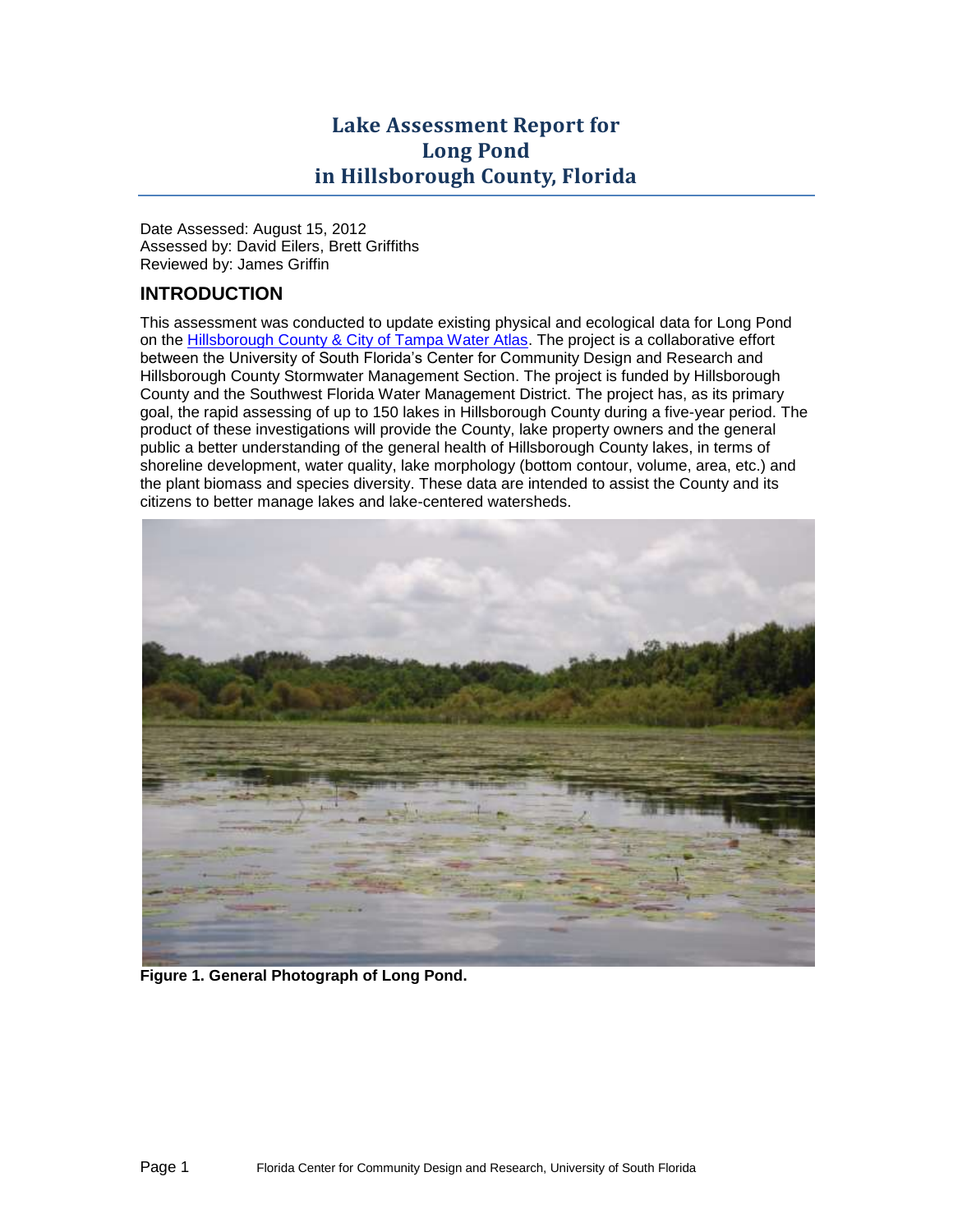**The first section** of the report provides the results of the overall morphological assessment of the lake. Primary data products include: a contour (bathymetric) map of the lake, area, volume and depth statistics, and the water level at the time of assessment. These data are useful for evaluating trends and for developing management actions such as plant management where depth and lake volume are needed.

**The second section** provides the results of the vegetation assessment conducted on the lake. These results can be used to better understand and manage vegetation in the lake. A list is provided with the different plant species found at various sites around the lake. Potentially invasive, exotic (non-native) species are identified in a plant list and the percent of exotics is presented in a summary table. Watershed values provide a means of reference.

<span id="page-1-0"></span>**The third section** provides the results of the water quality sampling of the lake. Both field data and laboratory data are presented. The trophic state index (TSI)<sup>i</sup> is used to develop a general lake health statement, which is calculated for both the water column with vegetation and the water column if vegetation were removed. These data are derived from the water chemistry and vegetative submerged biomass assessments and are useful in understanding the results of certain lake vegetation management practices.

The intent of this assessment is to provide a starting point from which to track changes in the lake, and where previous comprehensive assessment data is available, to track changes in the lake's general health. These data can provide the information needed to determine changes and to monitor trends in physical condition and ecological health of the lake.

### **Section 1: Lake Morphology**

l

**Bathymetric Map<sup>ii</sup>**. [Table 1](#page-2-0) provides the lake's morphologic parameters in various units. The bottom of the lake was mapped using a Lowrance LCX 28C HD or Lowrance HDS 5 Wide Area Augmentation System (WAAS)<sup>iii</sup> enabled Global Positioning System (GPS) with fathometer (bottom sounder) to determine the boat's position, and bottom depth in a single measurement. The result is an estimate of the lake's area, mean and maximum depths, and volume and the creation of a bottom contour map [\(Figure 2\)](#page-3-0). Besides pointing out the deeper fishing holes in the lake, the morphologic data derived from this part of the assessment can be valuable to overall management of the lake vegetation as well as providing flood storage data for flood models.

<sup>&</sup>lt;sup>i</sup> The trophic state index is used by the Water Atlas to provide the public with an estimate of their lake resource quality. For more information, see end note 1.

A bathymetric map is a map that accurately depicts all of the various depths of a water body. An accurate bathymetric map is important for effective herbicide application and can be an important tool when deciding which form of management is most appropriate for a water body. Lake volumes, hydraulic retention time and carrying capacity are important parts of lake management that require the use of a bathymetric map.

III WAAS is a form of differential GPS (DGPS) where data from 25 ground reference stations located in the United States receive GPS signals form GPS satellites in view and retransmit these data to a master control site and then to geostationary satellites. For more information, see end note 2.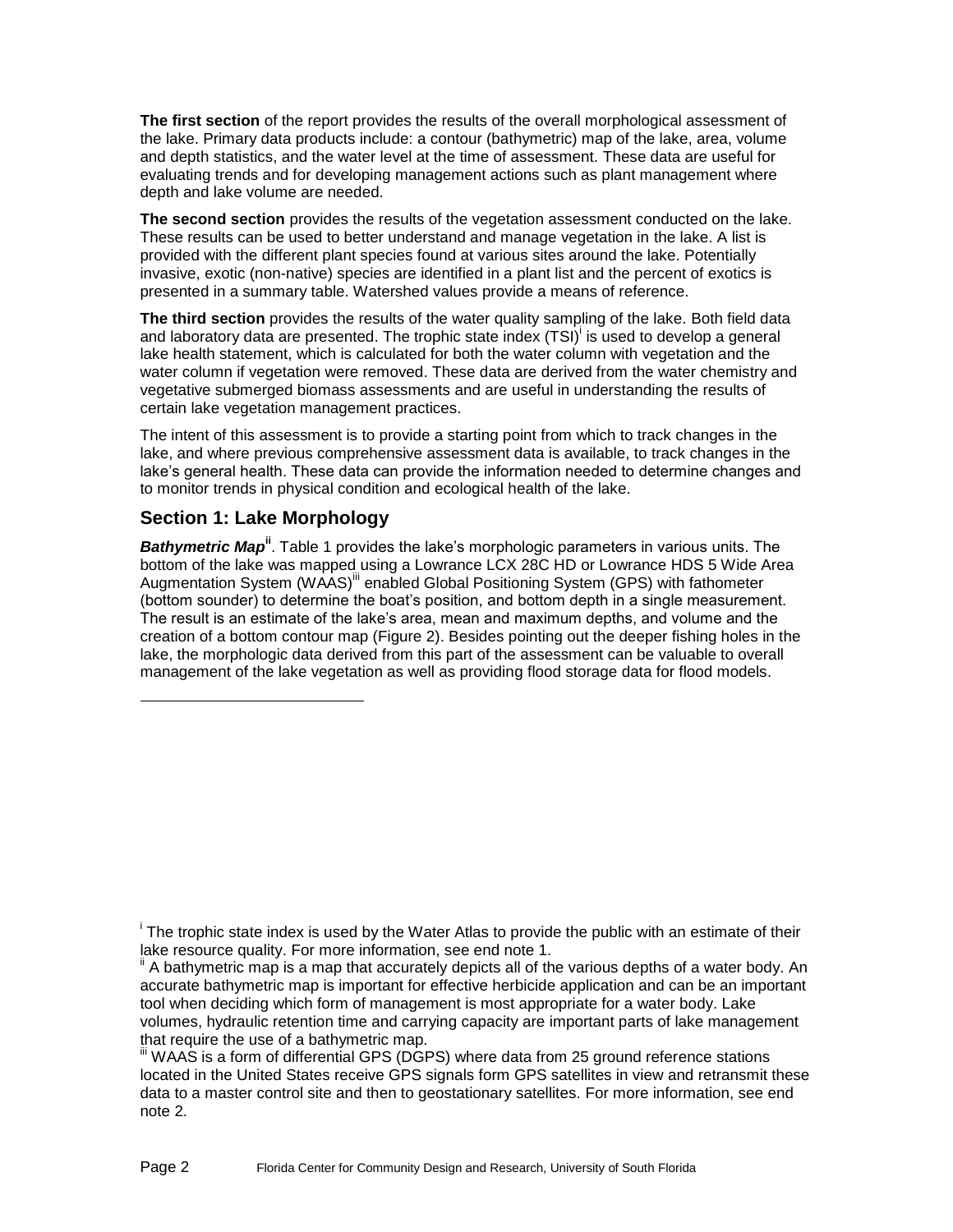| $1.4000$ $1.40000$ $1.4000$ $1.4000$ $1.4000$ $1.4000$ $1.4000$ $1.4000$ $1.4000$ |            |               |              |                |                |
|-----------------------------------------------------------------------------------|------------|---------------|--------------|----------------|----------------|
| <b>Parameter</b>                                                                  | Feet       | <b>Meters</b> | <b>Acres</b> | <b>Acre-Ft</b> | <b>Gallons</b> |
| Surface Area (sq)                                                                 | 2,538,241  | 235,810       | 58.27        |                |                |
| Mean Depth                                                                        |            | 1.80          |              |                |                |
| Maximum Depth                                                                     | 19         | 5.80          |              |                |                |
| Volume (cubic)                                                                    | 12,188,552 | 345,141       | 0            | 279.80         | 91,176,702     |
| Gauge (relative)                                                                  | 44.04      | 13.42         |              |                |                |

<span id="page-2-0"></span>**Table 1. Lake Morphologic Data (Area, Depth and Volume)**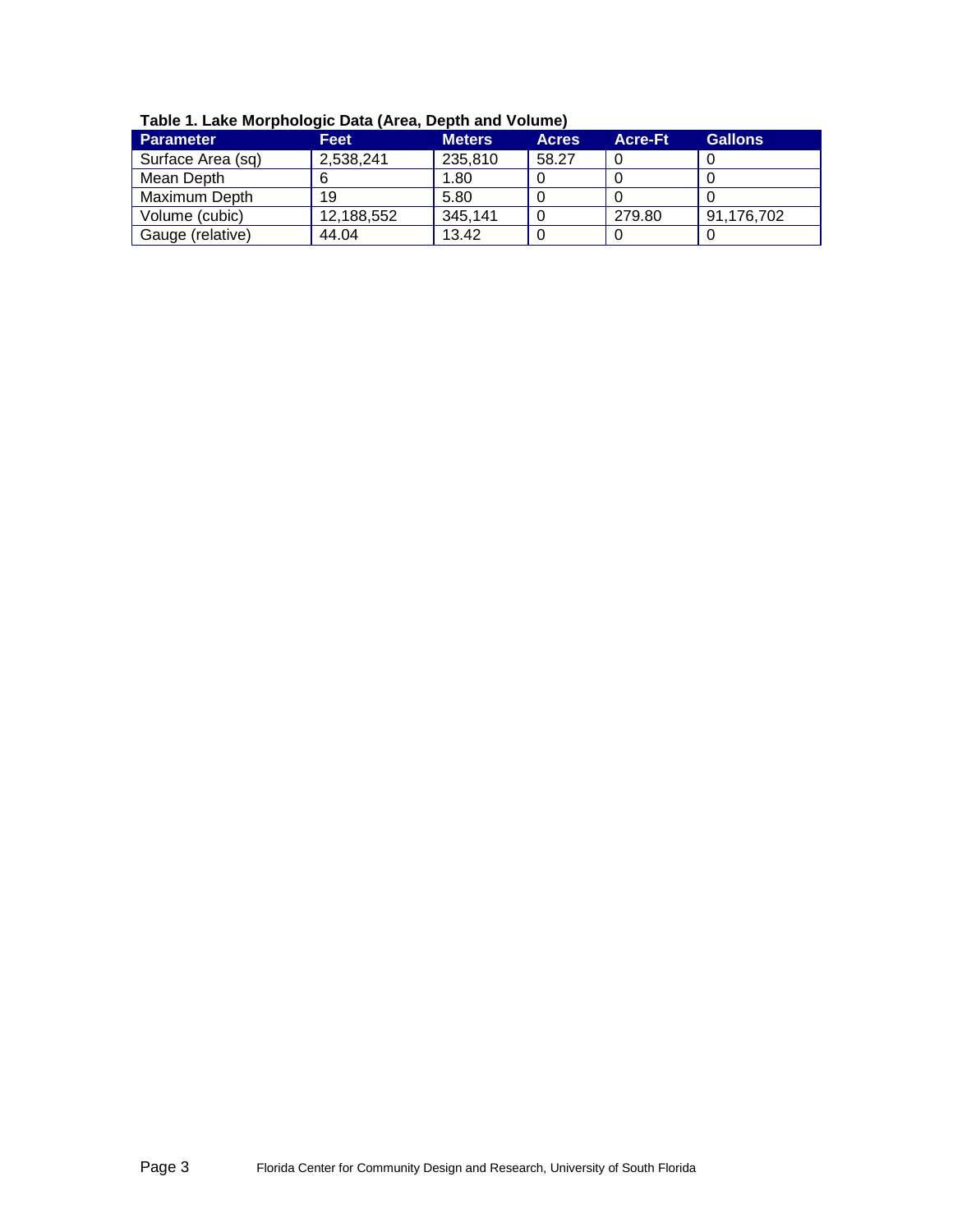

# Long Pond

Section - Township - Range 12 & 13-29-20



#### Contour Lines Expressed in 2-Foot Intervals



#### Lake Perimeter Ground Level

EXPLANATION: Survey Date: August 15, 2012 Lake water level was 44.04 ft above sea level at time of the assessment NGVD29. Contours are expressed in absolute depth below this level.

LAKE MORPHOLOGY: Perimeter 9,578.76 ft; Area 61.55 Acres Mean Depth 4.37 ft; Volume 228.33 Acre-ft, (74,400,161.99 gallons); Deepest point 12.67 ft

DATA SOURCES: 2011 aerial photography provided by the SWFWMD. Lake perimeter digitized from SWFWMD 2011 aerial photographs. All contours generated by the Florida Center for Community Design and Research from survey data collected by USF Lake and Stream Assessment Program.

#### DISCLAIMER:

This map is for illustrative purposes only, and should not be used for lake navigation.



<span id="page-3-0"></span>**Figure 2. Bathymetric contour map for Long Pond created from data collected during the 2012 assessment.**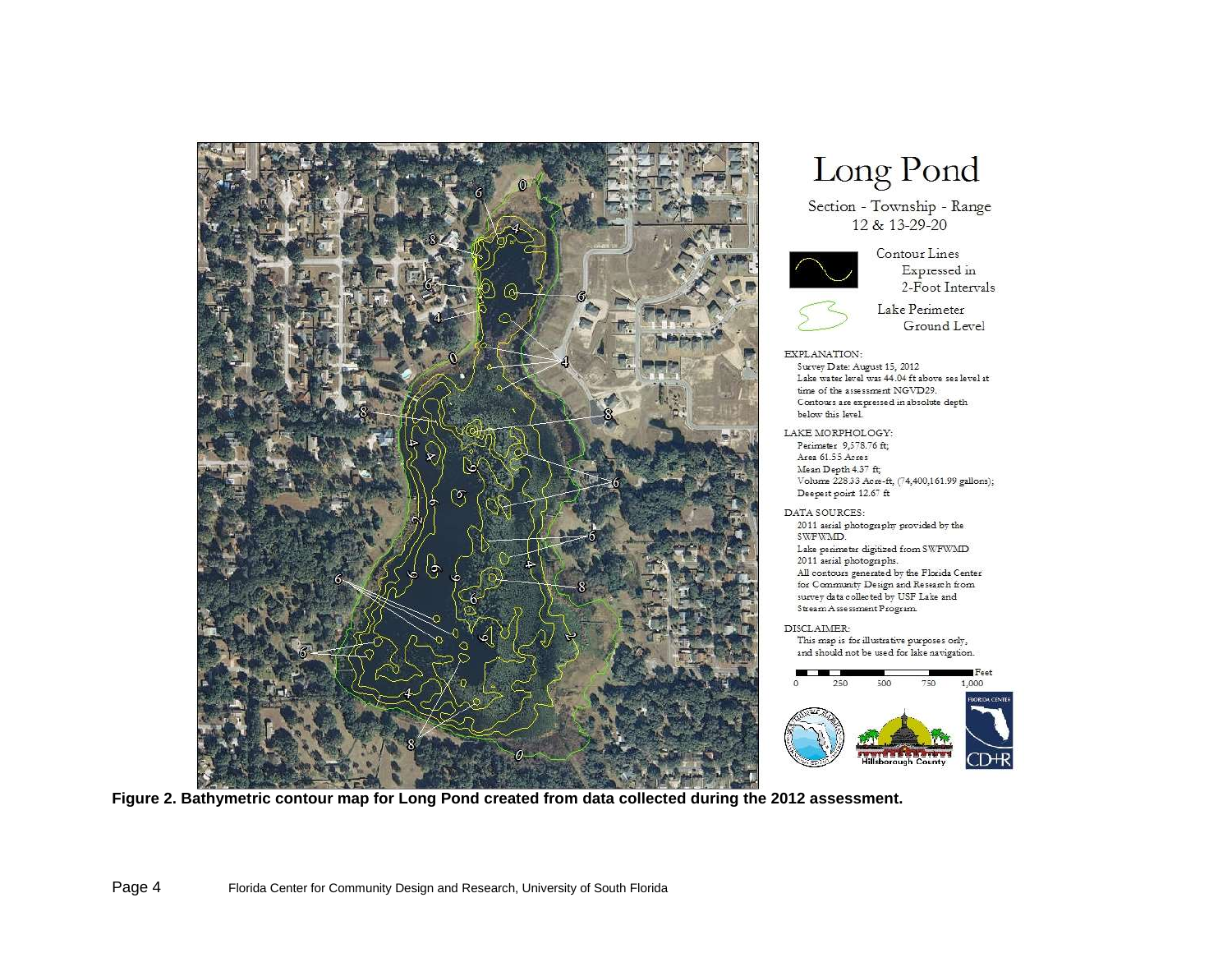# **Section 2: Lake Ecology (Vegetation)**

The lake's apparent vegetative cover and shoreline detail are evaluated using the latest lake aerial photograph as shown in and by use of WAAS-enabled GPS. Submerged vegetation is determined from the analysis of bottom returns from the Lowrance 28c HD or Lowrance HDS 5 combined GPS/fathometer described earlier. As depicted in [Figure 3,](#page-6-0) 10 vegetation assessment sites were chosen for intensive sampling based on the *Lake Assessment Protocol* (copy available on request) for a lake of this size. The site positions are set using GPS and then loaded into a GIS mapping program (ArcGIS) for display. Each site is sampled in the three primary vegetative zones (emergent, submerged and floating)<sup>iv</sup>. The latest high resolution aerial photos are used to provide shore details (docks, structures, vegetation zones) and to calculate the extent of surface vegetation coverage. The primary indices of submerged vegetation cover and biomass for the lake, percent area coverage (PAC) and percent volume infestation (PVI), are determined by transiting the lake by boat and employing a fathometer to collect "hard and soft return" data. These data are later analyzed for presence and absence of vegetation and to determine the height of vegetation if present. The PAC is determined from the presence and absence analysis of 100 sites in the lake and the PVI is determined by measuring the difference between hard returns (lake bottom) and soft returns (top of vegetation) for sites (within the 100 analyzed sites) where plants are determined present.

Beginning with the 2010 Lake Assessments, the Water Atlas Lake Assessment Team has added the Florida Department of Environmental Protection (FDEP) Lake Vegetation Index (LVI)<sup>V</sup> method to the methods used to evaluate a lake. The LVI method was designed by DEP to be a rapid assessment of ecological condition, by determining how closely a lake's flora resembles that expected from a minimally disturbed condition.

The data collected during the site vegetation sampling include vegetation type, exotic vegetation, predominant plant species and submerged vegetation biomass. The total number of species from all sites is used to approximate the total diversity of aquatic plants and the percent of invasiveexotic plants on the lake [\(Table 2\)](#page-5-0). The Watershed value in Table 2 only includes lakes sampled during the lake assessment project begun in May of 2006. These data will change as additional lakes are sampled. [Table 3](#page-7-0) through [Table 5](#page-11-0) detail the results from the 2012 aquatic plant assessment for the lake. These data are determined from the 10 sites used for intensive vegetation surveys. The tables are divided into Floating Leaf, Emergent and Submerged plants and contain the plant code, species, common name and presence (indicated by a 1) or absence (indicated by a blank space) of species and the calculated percent occurrence (number sites species is found/number of sites) and type of plant (Native, Non-Native, Invasive, Pest). In the "Type" category, the codes N and E0 denote species native to Florida. The code E1 denotes Category I invasive species, as defined by the [Florida Exotic Pest Plant Council](http://www.fleppc.org/) (FLEPPC); these are species "that are altering native plant communities by displacing native species, changing community structures or ecological functions, or hybridizing with natives." The code E2 denotes Category II invasive species, as defined by FLEPPC; these species "have increased in

l

 $\mathrm{v}$  See end note 4.

iv See end note 3.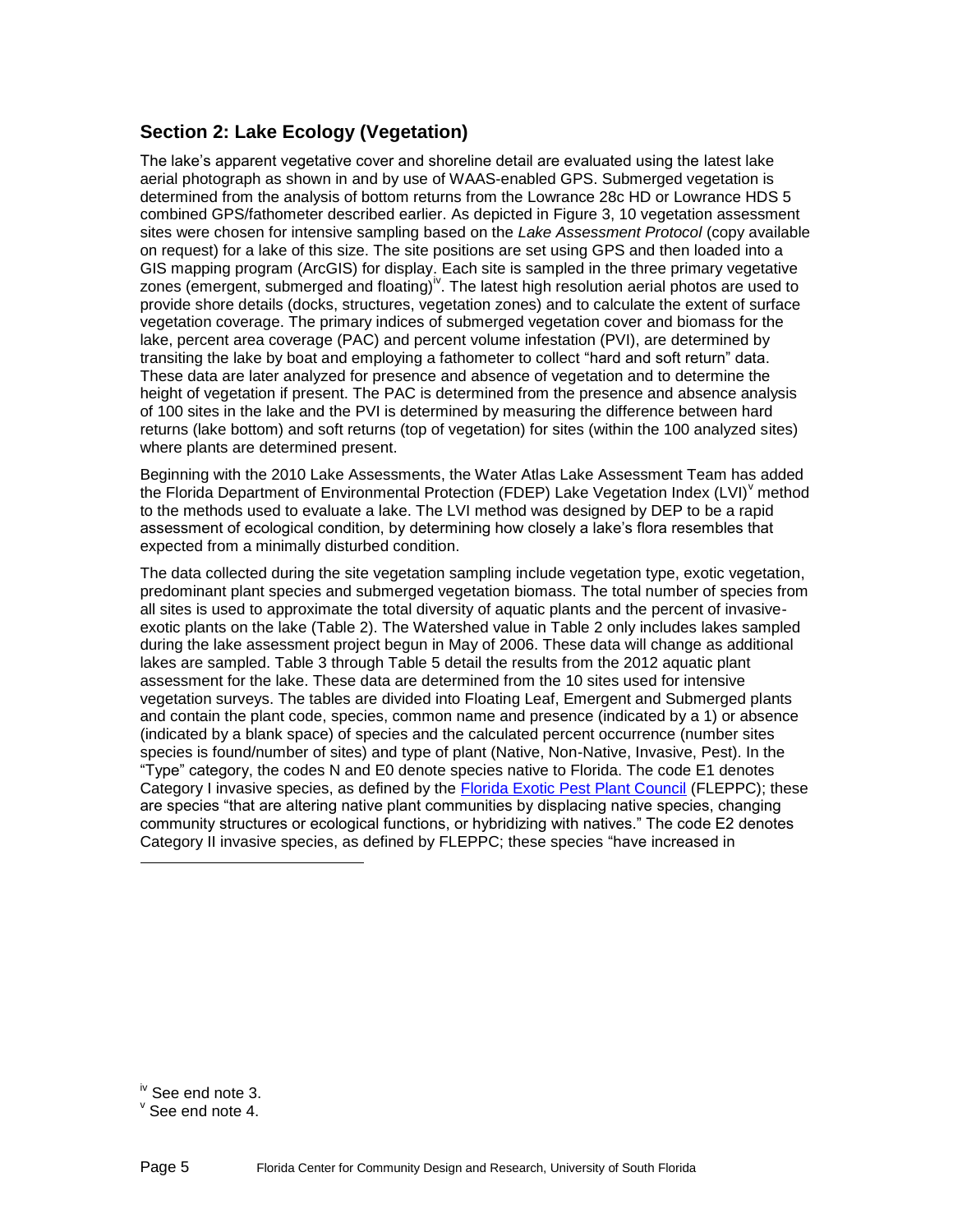abundance or frequency but have not yet altered Florida plant communities to the extent shown by Category I species." Use of the term invasive indicates the plant is commonly considered invasive in this region of Florida. The term "pest" indicates a plant (native or non-native) that has a greater than 55% occurrence in the lake and is also considered a problem plant for this region of Florida, or is a non-native invasive that is or has the potential to be a problem plant in the lake and has at least 40% occurrence. These two terms are somewhat subjective; however, they are provided to give lake property owners some guidance in the management of plants on their property. Please remember that to remove or control plants in a wetland (lake shoreline) in Hillsborough County the property owner must secure an Application To Perform Miscellaneous [Activities In Wetlands](http://www.epchc.org/Wetlands/MAIW20-MiscActivites.pdf) permit from the Environmental Protection Commission of Hillsborough [County](http://epchc.org/) and for management of in-lake vegetation outside the wetland fringe (for lakes with an area greater than ten acres), the property owner must secure a [Florida Department of](http://www.dep.state.fl.us/)  [Environmental Protection](http://www.dep.state.fl.us/) [Aquatic Plant Removal Permit.](http://www.myfwc.com/License/Index.htm)

| <b>Parameter</b>                      | Lake | Watershed |
|---------------------------------------|------|-----------|
| Number of Vegetation Assessment Sites | 10   | 92        |
| Total Plant Diversity (# of Taxa)     | 32   | 133       |
| % Non-Native Plants                   | 25   | 16        |
| <b>Total Pest Plant Species</b>       | 5    | 17        |

#### <span id="page-5-0"></span>**Table 2. Total Diversity, Percent Exotics, and Number of Pest Plant Species**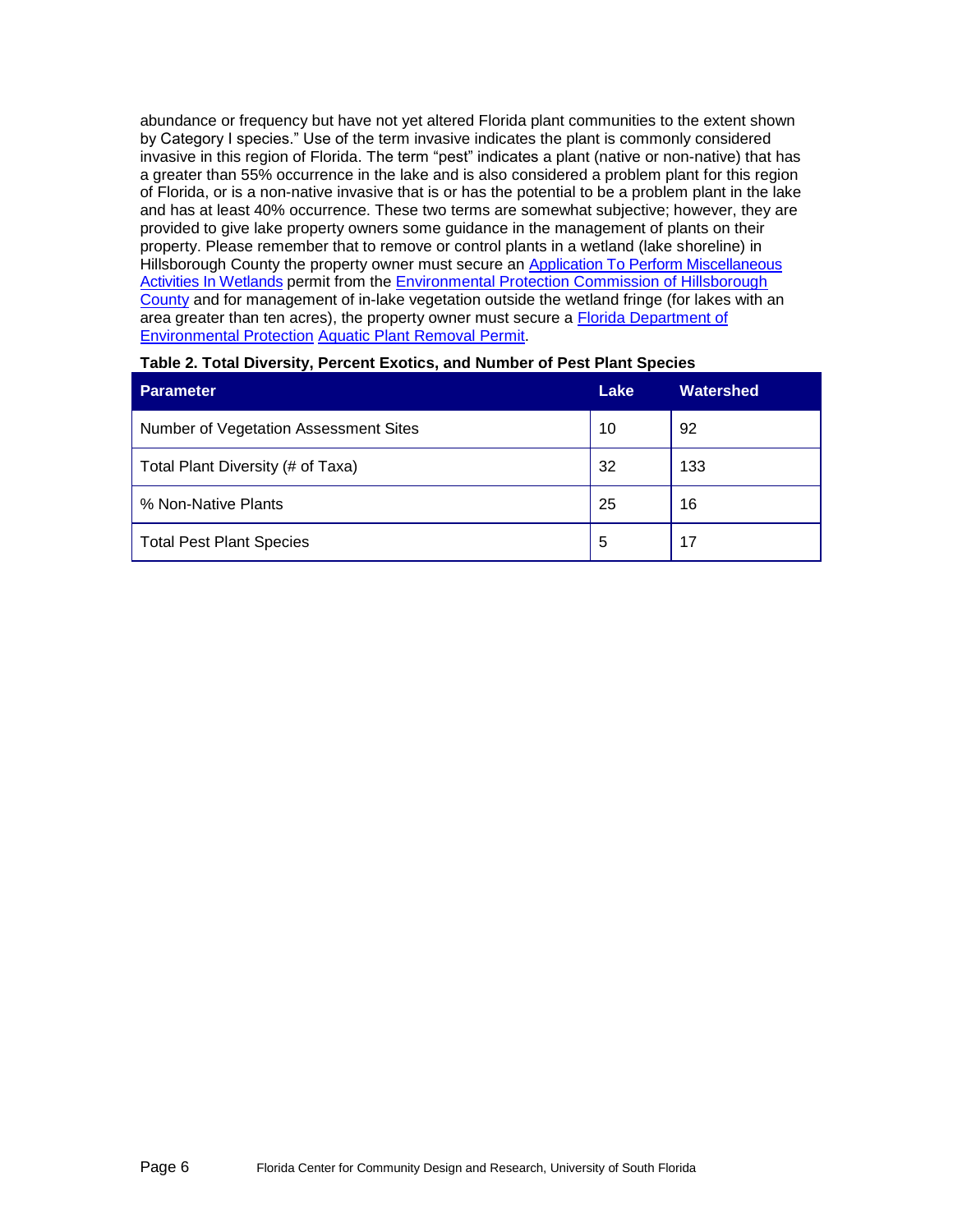

<span id="page-6-0"></span>**Figure 3. 2012 vegetation assessment site map for Long Pond.**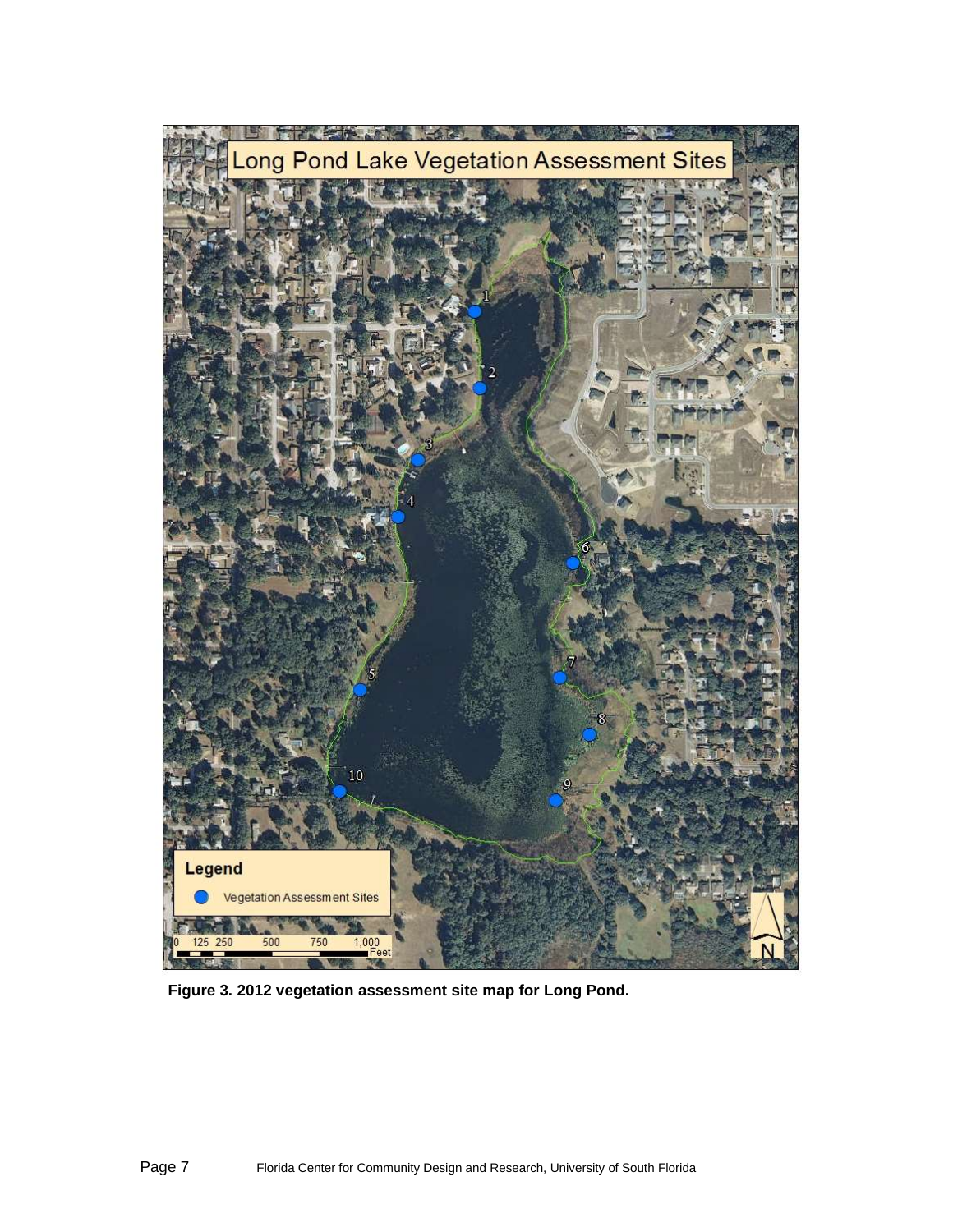<span id="page-7-0"></span>

| <b>Plant Species Code</b> | <b>Scientific Name</b> | <b>Common Name</b>                             | <b>Percent Occurrence</b> | <b>Type</b> |
|---------------------------|------------------------|------------------------------------------------|---------------------------|-------------|
| <b>SMA</b>                | Salvinia minima        | Water Spangles, Water Fern                     | 100%                      | N, E1       |
| <b>ECS</b>                | Eichhornia crassipes   | Water Hyacinth                                 | 100%                      | E1, P       |
| <b>NLM</b>                | Nuphar advena          | Spatterdock, Yellow Pondlily                   | 100%                      | N, E0, P    |
| <b>NOA</b>                | Nymphaea odorata       | American White Water Lily, Fragrant Water Lily | 80%                       | N, E0, P    |
| <b>NNA</b>                | Nymphoides aquatica    | Banana Lily, Big Floatingheart                 | 30%                       | N. E0       |
| <b>SPI</b>                | Spirodela polyrhiza    | <b>Giant Duckweed</b>                          | 20%                       | N, E0       |
| <b>ALG</b>                | Algal spp.             | Algal Mats, Floating                           | 10%                       |             |
| LEN                       | Lemna spp.             | Duckweed                                       | 10%                       | N. E0       |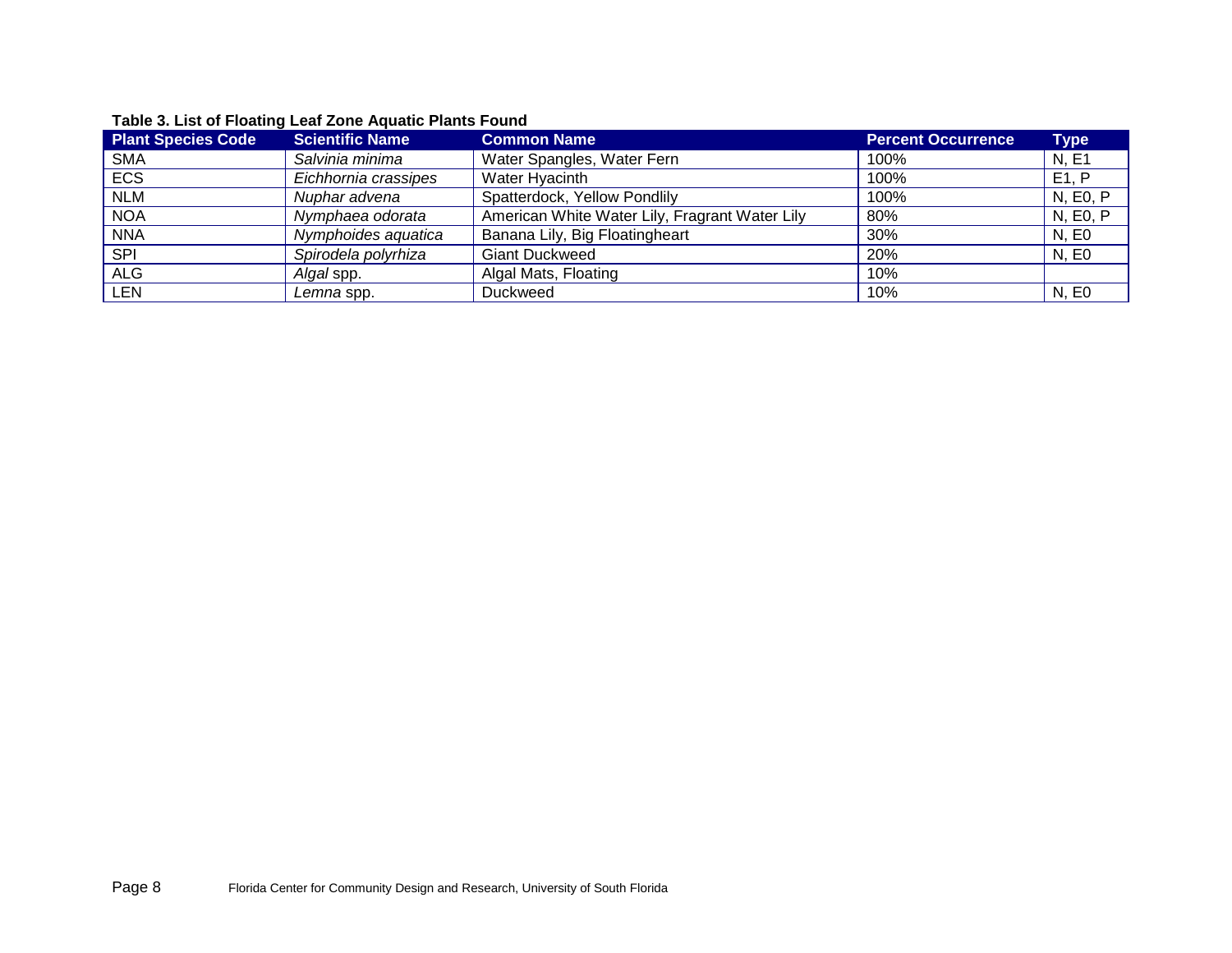

**Figure 4.** *Nymphaea odorata* **is a native floating leaved vegetation found on Long Pond.**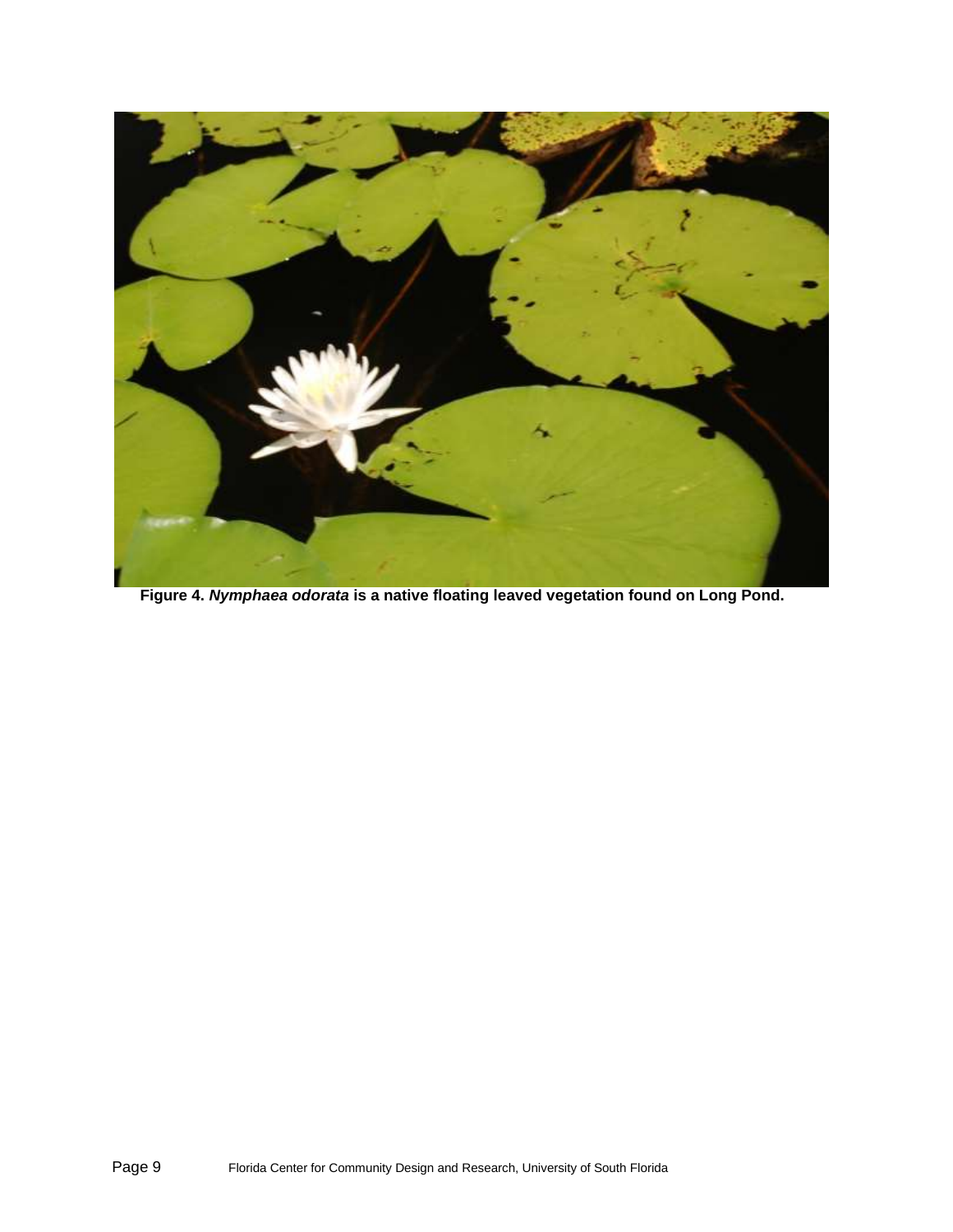| <b>Plant Species Code</b> | <b>Scientific Name</b>      | <b>Common Name</b>                            | <b>Percent Occurrence</b> | <b>Type</b>    |
|---------------------------|-----------------------------|-----------------------------------------------|---------------------------|----------------|
| LPA                       | Ludwigia peruviana          | Peruvian Primrosewillow                       | 90%                       | E1, P          |
| <b>SCS</b>                | Oxycaryum cubense           | <b>Burhead Sedge, Cuban Scirpus</b>           | 70%                       | N, E0          |
| <b>TYP</b>                | Typha spp.                  | Cattails                                      | 60%                       | N, E0, P       |
| <b>APS</b>                | Alternanthera philoxeroides | <b>Alligator Weed</b>                         | 40%                       | E <sub>2</sub> |
| <b>BMA</b>                | Urochloa mutica             | Para Grass                                    | 30%                       | E <sub>1</sub> |
| <b>PRS</b>                | Panicum repens              | <b>Torpedo Grass</b>                          | 30%                       | E <sub>1</sub> |
| <b>SCA</b>                | Salix caroliniana           | Carolina Willow                               | 30%                       | N, E0          |
| <b>PCA</b>                | Pontederia cordata          | Pickerel Weed                                 | 30%                       | N, E0          |
| LRS                       | Ludwigia repens             | Creeping Primrosewillow, Red Ludwigia         | 20%                       | N, E0          |
| <b>COM</b>                | Commelina spp.              | Dayflower                                     | 20%                       | N, E0          |
| <b>DVA</b>                | Diodia virginiana           | <b>Buttonweed</b>                             | 20%                       | N, E0          |
| <b>HYE</b>                | Hydrocotyle umbellata       | Manyflower Marshpennywort, Water Pennywort    | 10%                       | N, E0          |
| LOS                       | Ludwigia octovalvis         | Mexican Primrosewillow, Long-stalked Ludwigia | 10%                       | N, E0          |
| <b>CYO</b>                | Cyperus odoratus            | <b>Fragrant Flatsedge</b>                     | 10%                       | N, E0          |
| <b>CIS</b>                | Cyperus involucratus        | <b>Umbrella Flat Sedge</b>                    | 10%                       | E <sub>2</sub> |
| <b>BAA</b>                | <b>Bidens alba</b>          | White Beggar-ticks, Romerillo                 | 10%                       | N, E0          |
| <b>ACE</b>                | Acer rubrum                 | Southern Red Maple                            | 10%                       | N, E0          |
| <b>PDF</b>                | Polygonum densiflorum       | <b>Denseflower Knotweed</b>                   | 10%                       | N, E0          |
| <b>TGA</b>                | Thalia geniculata           | Fireflag, Arrowroot                           | 10%                       | N, E0          |
| <b>WTA</b>                | Sphagneticola trilobata     | Creeping Oxeye                                | 10%                       | E <sub>2</sub> |

# **Table 4. List of Emergent Zone Aquatic Plants Found**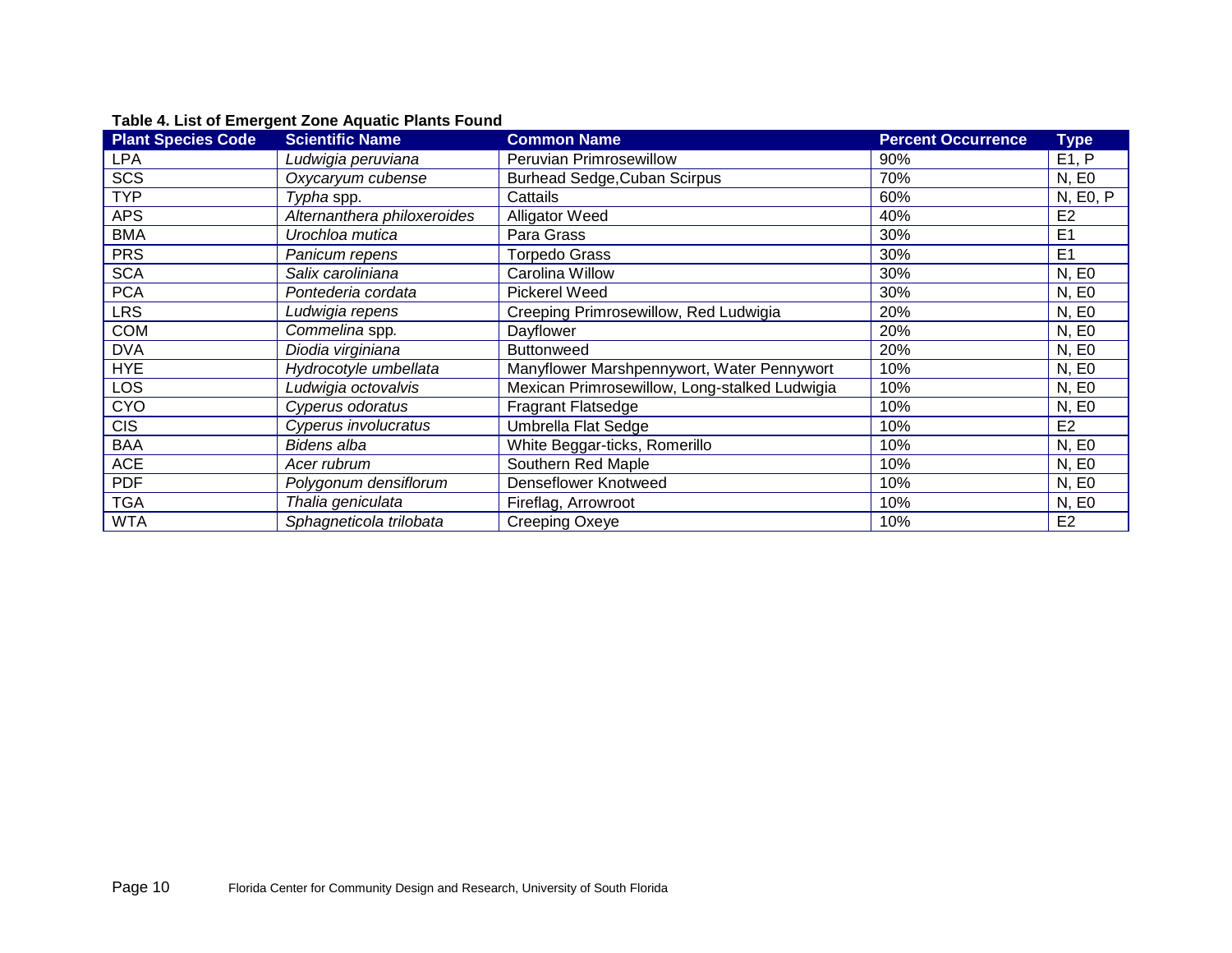

**Figure 5. Portions of Long Pond have undisturbed emergent vegetation zones, while other areas have been cleared or had seawalls installed.**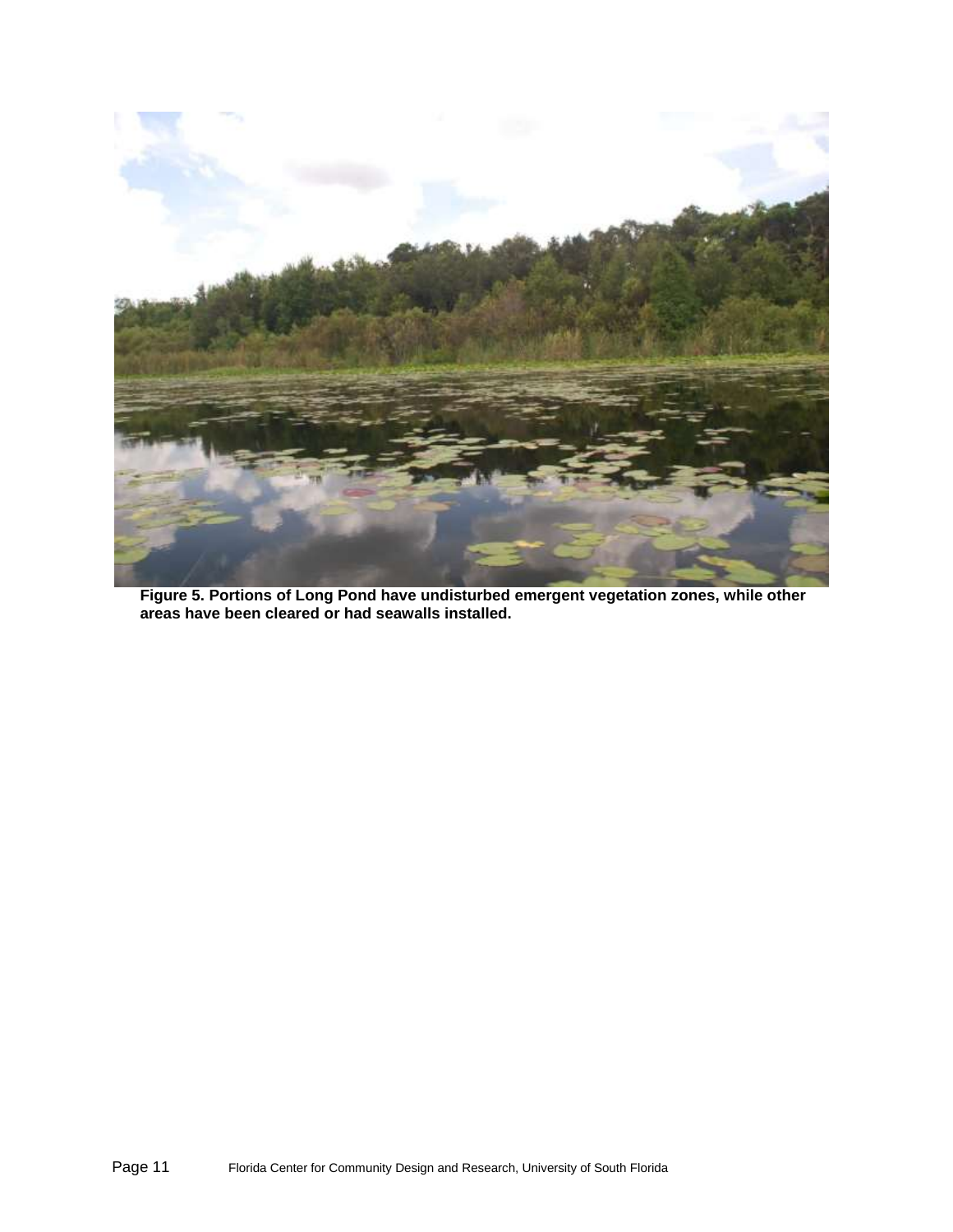# **Table 5. List of Submerged Zone Aquatic Plants Found.**

<span id="page-11-0"></span>

| <b>Plant Species Code</b> | <b>Scientific Name</b> | <b>Common Name</b> | <b>Percent Occurrence</b> | Type  |
|---------------------------|------------------------|--------------------|---------------------------|-------|
| <b>CDM</b>                | Ceratophyllum demersum | Hornwort, Coontail | 100%                      | N, E0 |
| <b>NGS</b>                | Najas guadalupensis    | Southern Naiad     | 100%                      | N. E0 |
| <b>UBA</b>                | Utricularia gibba      | Humped Bladderwort | 100%                      | N. E0 |
| <b>BMI</b>                | Bacopa monnieri        | Common Bacopa      | 20%                       | N. E0 |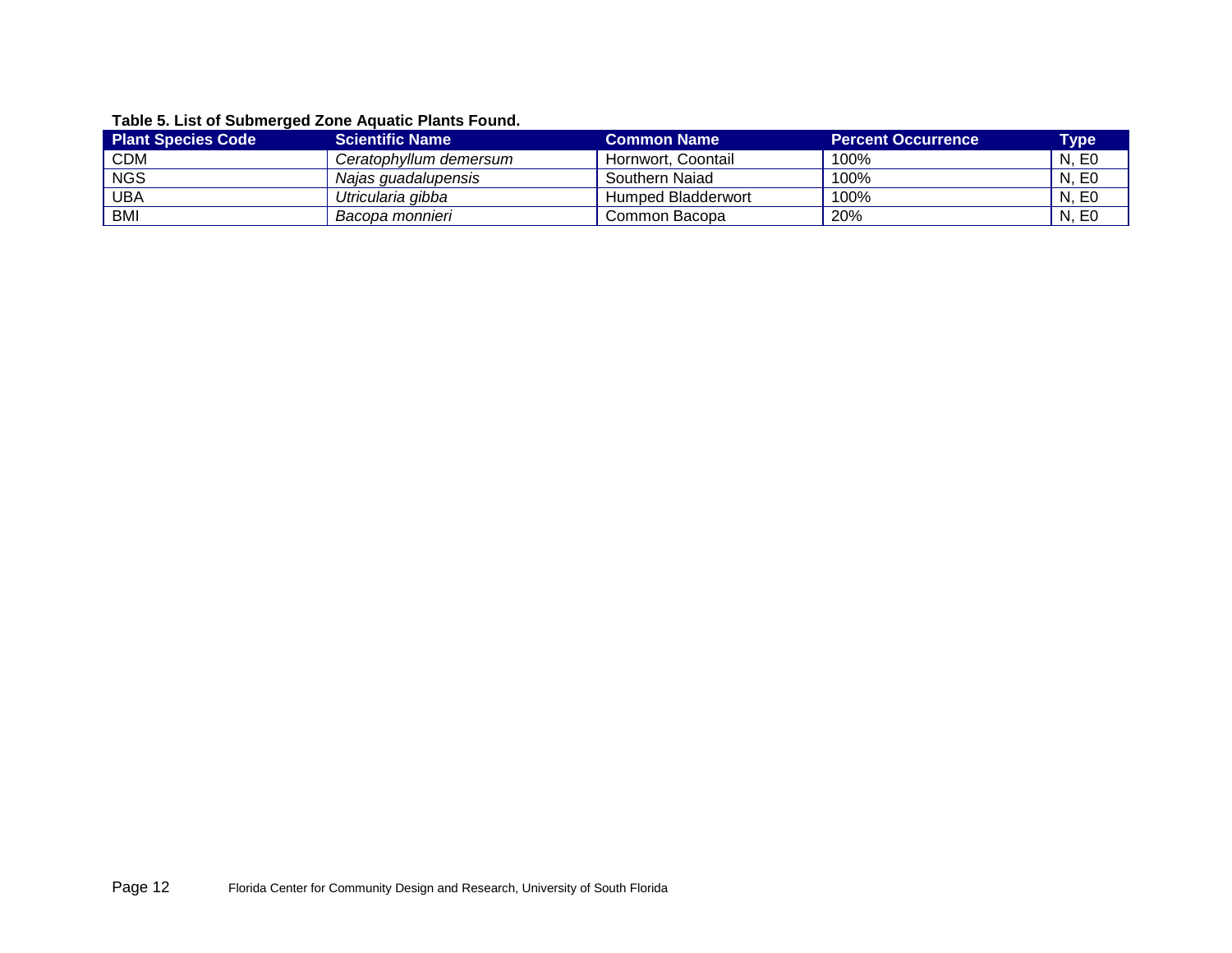

**Figure 6. Long Pond has extensive floating leaved vegetation zones.**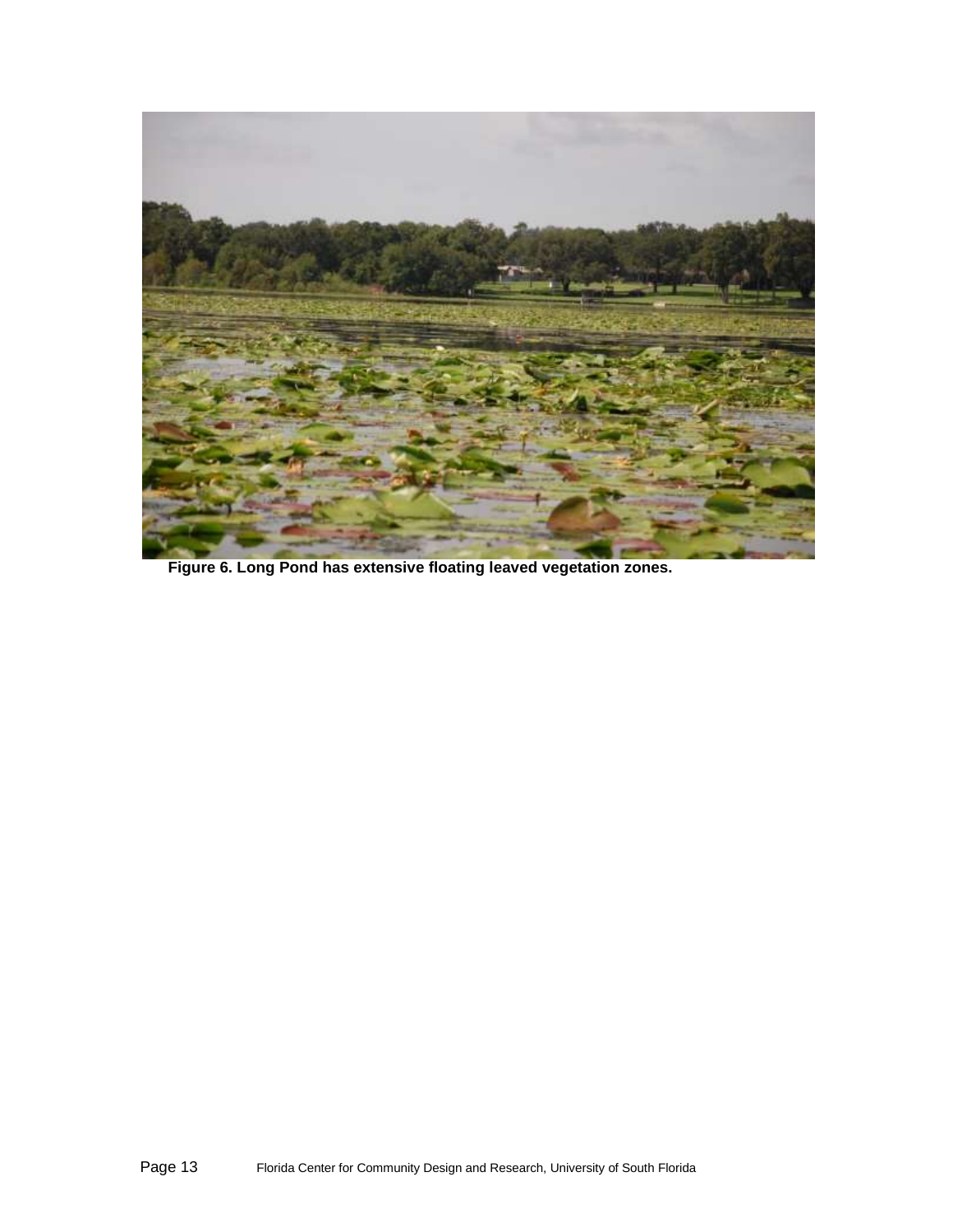# **Table 6. List of All Plants and Sample Sites**

| <b>Plant Common Name</b>                       | <b>Found at Sample Sites</b> | <b>Percent</b>    | <b>Growth</b>      |
|------------------------------------------------|------------------------------|-------------------|--------------------|
|                                                |                              | <b>Occurrence</b> | <b>Type</b>        |
| Hornwort, Coontail                             | 1,2,3,4,5,6,7,8,9,10         | 100               | Submersed          |
| <b>Humped Bladderwort</b>                      | 1,2,3,4,5,6,7,8,9,10         | 100               | Submersed          |
| Southern Naiad                                 | 1,2,3,4,5,6,7,8,9,10         | 100               | Submersed          |
| Spatterdock, Yellow Pondlily                   | 1,2,3,4,5,6,7,8,9,10         | 100               | Floating           |
| Water Hyacinth                                 | 1,2,3,4,5,6,7,8,9,10         | 100               | Floating           |
| Water Spangles, Water Fern                     | 1,2,3,4,5,6,7,8,9,10         | 100               | Floating           |
| Peruvian Primrosewillow                        | 1,2,3,4,5,6,7,8,9            | 90                | Emergent           |
| American White Water Lily, Fragrant Water Lily | 3,4,5,6,7,8,9,10             | 80                | Floating           |
| <b>Burhead Sedge, Cuban Scirpus</b>            | 3,5,6,7,8,9,10               | 70                | Emergent           |
| Cattails                                       | 3,5,6,7,8,9                  | 60                | Emergent           |
| <b>Alligator Weed</b>                          | 1, 2, 3, 4                   | 40                | Emergent           |
| Banana Lily, Big Floatingheart                 | 3,4,10                       | $\overline{30}$   | Floating           |
| Carolina Willow                                | 7,8,9                        | 30                | Emergent           |
| Para Grass                                     | 1,2,10                       | $\overline{30}$   | Emergent           |
| <b>Pickerel Weed</b>                           | 5,8,9                        | $\overline{30}$   | Emergent           |
| <b>Torpedo Grass</b>                           | 1,2,9                        | 30                | Emergent           |
| Buttonweed                                     | 1,2                          | $\overline{20}$   | Emergent           |
| Common Bacopa                                  | 1,2                          | 20                | Submersed          |
| Creeping Primrosewillow, Red Ludwigia          | 4,5                          | 20                | Emergent           |
| Dayflower                                      | 1,2                          | $\overline{20}$   | Emergent           |
| <b>Giant Duckweed</b>                          | 1,3                          | 20                | Floating           |
| Algal Mats, Floating                           |                              | 10                | Floating           |
| <b>Creeping Oxeye</b>                          | 1                            | 10                | Emergent           |
| <b>Denseflower Knotweed</b>                    | 6                            | 10                | Emergent           |
| <b>Duckweed</b>                                | 1                            | 10                | Floating           |
| Fireflag, Arrowroot                            | 10                           | 10                | Emergent           |
| <b>Fragrant Flatsedge</b>                      | $\overline{c}$               | 10                | Emergent           |
| Manyflower Marshpennywort, Water Pennywort     | 10                           | 10                | Emergent           |
| Mexican Primrosewillow, Long-stalked Ludwigia  | 5                            | 10                | Emergent           |
| Southern Red Maple                             | 3                            | $\overline{10}$   | Emergent           |
| <b>Umbrella Flat Sedge</b>                     | $\overline{\mathbf{c}}$      | 10                | Emergent           |
| White Beggar-ticks, Romerillo                  | $\overline{2}$               | 10                | <b>Terrestrial</b> |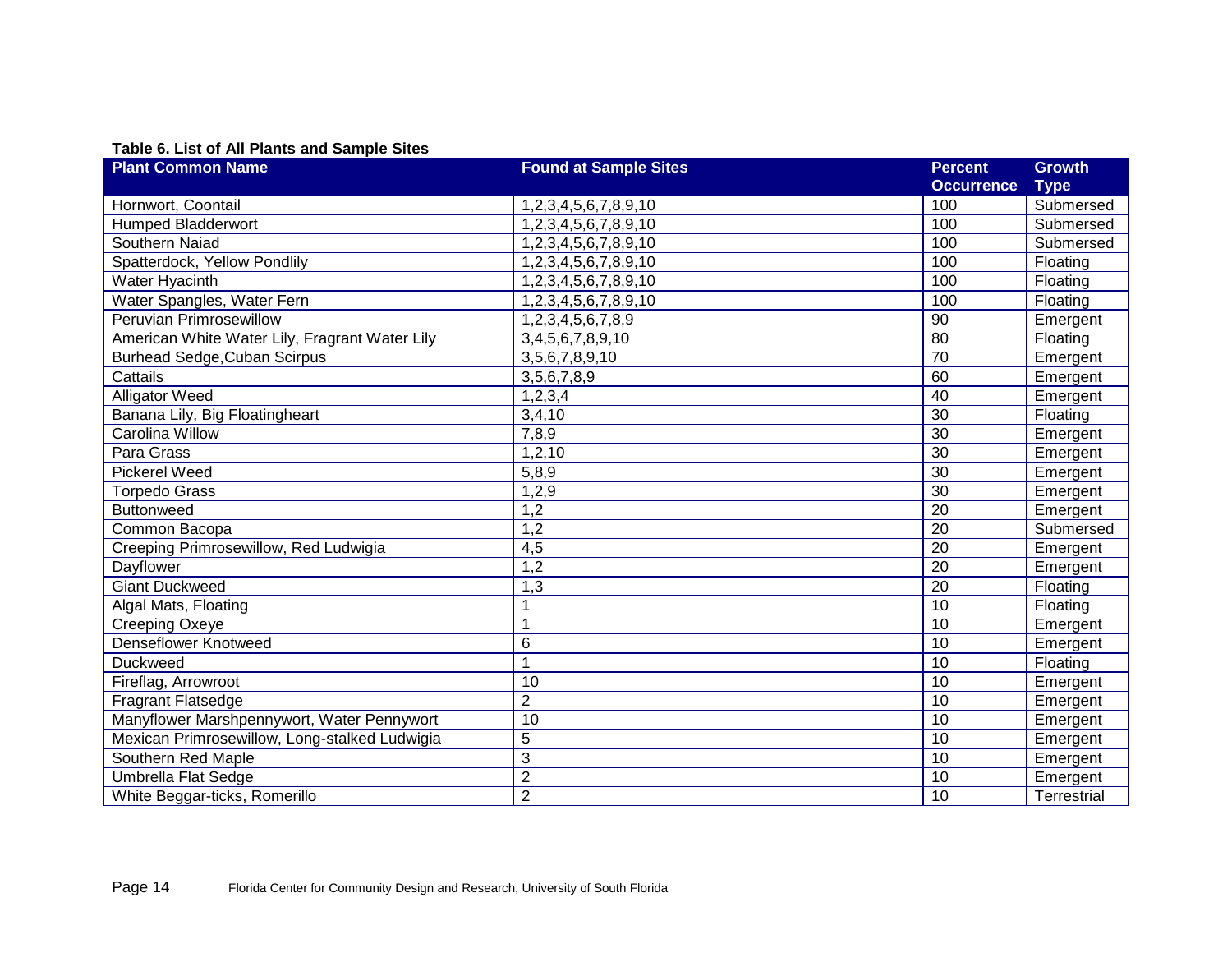## **Section 3: Long-term Ambient Water Chemistry**

A critical element in any lake assessment is the long-term water chemistry data set. These data are obtained from several data sources that are available to the Water Atlas and are managed in the Water Atlas Data Download and graphically presented on the water quality page for lakes in Hillsborough County. The Long Pond Water Quality Page can be viewed at [http://www.hillsborough.wateratlas.usf.edu/lake/waterquality.asp?wbodyid=5426&wbodyatlas=lak](file:///C:/Users/eilers/Downloads/http:/www.hillsborough.wateratlas.usf.edu/lake/waterquality.asp%3fwbodyid=5426&wbodyatlas=lake) [e\)](file:///C:/Users/eilers/Downloads/http:/www.hillsborough.wateratlas.usf.edu/lake/waterquality.asp%3fwbodyid=5426&wbodyatlas=lake).

A primary source of lake water chemistry in Hillsborough County is the [Florida LAKEWATCH](http://lakewatch.ifas.ufl.edu/) volunteer lake monitor and the Florida LAKEWATCH laboratory at the University of Florida. Long Pond does not have an active LAKEWATCH volunteer presently. The last LAKEWATCH volunteer water chemistry data was collected on February 22, 2001, so only limited trend analysis is possible. Other source data are used as available; however these data can only indicate conditions at time of sampling.

These data are displayed and analyzed on the Water Atlas as shown in [Figure 7Figure 7,](#page-15-0) [Figure](#page-17-0)  [8,](#page-17-0) and [Figure 9](#page-18-0) for Long Pond. The figures are graphs of: (1) the overall trophic state index (TSI[\)i,](#page-1-0) which is a method commonly used to characterize the productivity of a lake, and may be thought of as a lake's ability to support plant growth and a healthy food source for aquatic life; (2) the chlorophyll *a* concentration, which indicates the lake's algal concentration, and (3) the lake's Secchi Disk depth which is a measure of water visibility and depth of light penetration. These data are used to evaluate a lake's ecological health and to provide a method of ranking lakes and are indicators used by the US Environmental Protection Agency (USEPA) and the Florida Department of Environmental Protection (FDEP) to determine a lake's level of impairment. The chlorophyll a and Secchi Disk depth graphs include benchmarks which indicate the median values for the various parameters for a large number of Lakes in Florida expressed as percentiles.

**Based on best available data, Long Pond has a color value determined as a platinum cobalt unit (pcu) value of 18 and is considered a Clear lake (has a mean color in pcu equal to or below 40). The FDEP and USEPA may classify a lake as impaired if the lake is a dark lake (has a mean color in pcu greater than 40) and has a TSI greater than 60, or is a clear lake and has a TSI greater than 40. Long Pond has a TSI of 47 and meets the FDEP Impaired Waters Rule (IWR) criteria and could be classified as impaired. See also [Table 8.](#page-19-0)** 

On November 30, 2012, the U.S. Environmental Protection Agency (EPA) approved State standards for the prevention of nutrient pollution in Florida's waterways applicable to 100% of Florida's rivers, streams, lakes and to estuaries from Tampa Bay to Biscayne Bay, including the Florida Keys. These standards are called numeric nutrient criteria (NNC) and establish levels for nitrogen and phosphorus as well as biological conditions that must be met to protect healthy waterways. For lakes, these criteria established a set concentration of nitrogen and phosphorus, based on a not-to-exceed chlorophyll a concentration of 20 μg/L for dark colored and alkaline lakes, and a 6 μg/L for clear, acid lakes. The prior standards used to determine nutrient impairment were based on an estimate of trophic state, and also applied a lake's color and alkalinity as selection criteria as is the case for the new rule. This second standard is still used in part for the 2012 reports and in all the past reports. In the future only the new standards will be used. Because the actual rule was not approved until the end of 2012, we elected to use both the old and new criteria. Please see the discussion on Lake Nutrient Impairment at the end of this report for further explanation. Based on the NNC, Long Pond, with a geometric mean of 7.57 μg/L for Chlorophyll a would be considered impaired and the lake would also be impaired for nitrogen and phosphorous. This is primarily because insufficient data are available to determine if the lake in alkaline or acid so the lower, clear-acid criteria must be used. Our assessment includes the determination of specific conductance as part of our lake profile. These data (see [Table 10\)](#page-21-0) indicate that the lake could meet the standard for an alkaline lake (conductivity > 100 µmhos/cum (0.100 µSiemens/cm). FDEP has not assessed the lake so no actual declaration of impairment has been made. See also Table 7.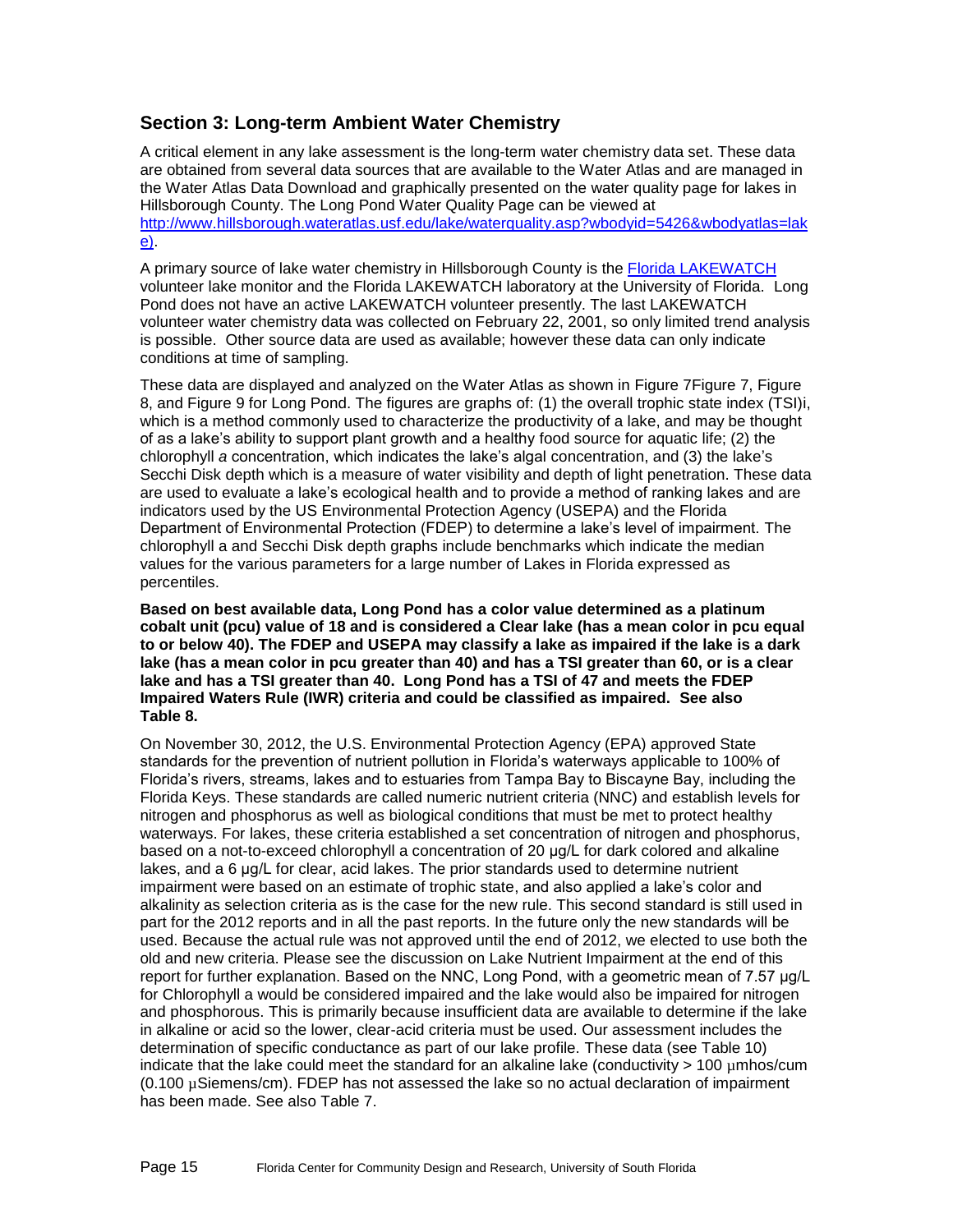

<span id="page-15-0"></span>**Figure 7. Recent Trophic State Index (TSI) graph for Long Pondvi**

l

vi Graph source: Hillsborough County Water Atlas. For an explanation of the Good, Fair and Poor benchmarks, please see the notes at the end of this report. For the latest data go to: [http://www.hillsborough.wateratlas.usf.edu/graphs20/graph\\_it.aspx?wbodyid=5426&data=TSI&da](http://www.hillsborough.wateratlas.usf.edu/graphs20/graph_it.aspx?wbodyid=%7bWBODY_ID%7d&data=TSI&datatype=WQ&waterbodyatlas=lake&ny=10&bench=1) [tatype=WQ&waterbodyatlas=lake&ny=10&bench=1](http://www.hillsborough.wateratlas.usf.edu/graphs20/graph_it.aspx?wbodyid=%7bWBODY_ID%7d&data=TSI&datatype=WQ&waterbodyatlas=lake&ny=10&bench=1)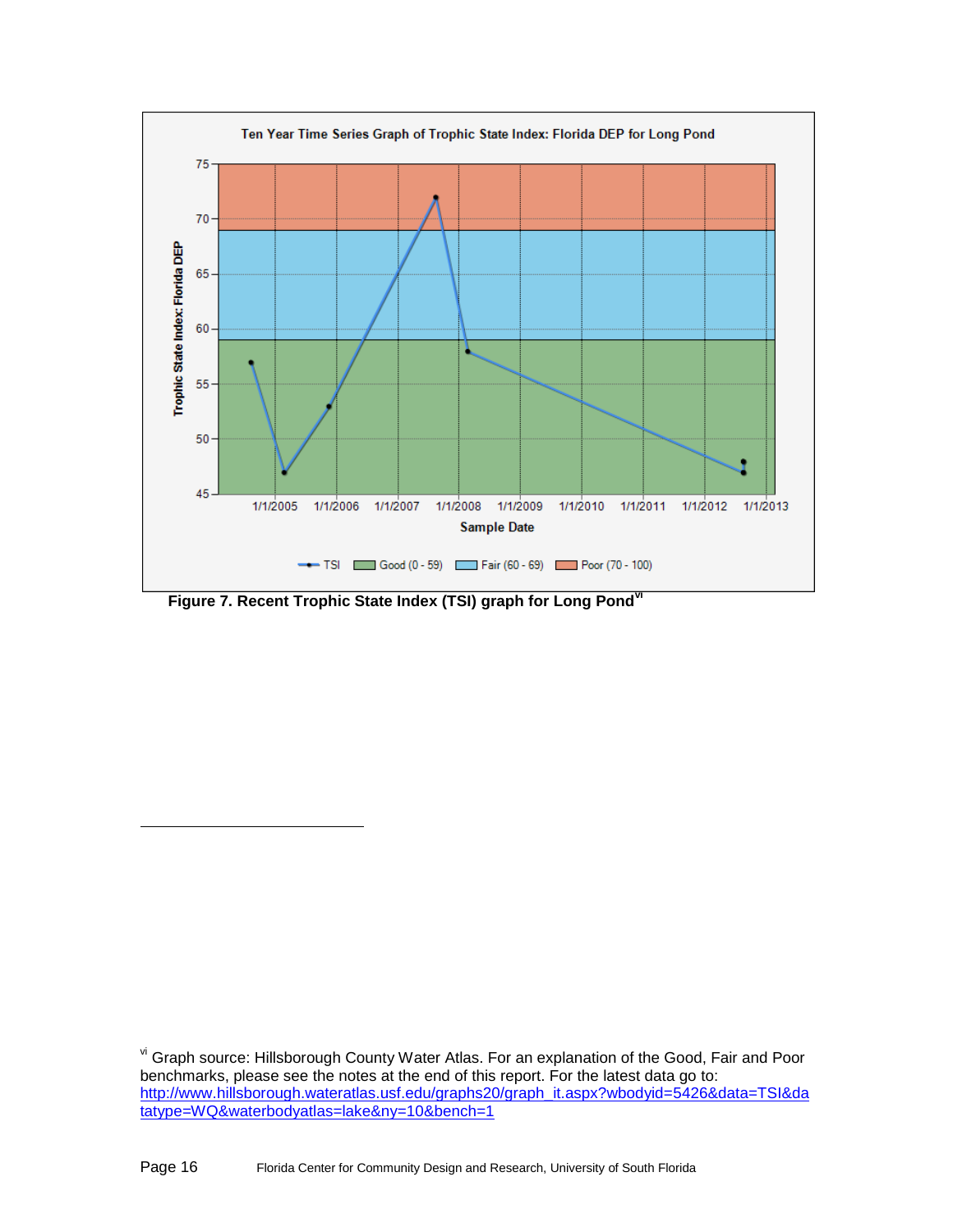| Lake                                                                                                                                                             | <b>Long Pond</b> |
|------------------------------------------------------------------------------------------------------------------------------------------------------------------|------------------|
| Geometric Mean, Color (pcu*)                                                                                                                                     | 17.83            |
| Number of Samples, Color                                                                                                                                         | 8                |
| Geometric Mean, Specific Conductance (umhos)                                                                                                                     | Unknown          |
| Lake Type (based on Color, Specific Conductance)                                                                                                                 | Clear, Unknown   |
| Chlorophyll a (Chla) Criterion (µg/L)                                                                                                                            | $\leq 6$         |
| P Criterion #1 (mg/L)<br>(To be applied if sufficient Number of Samples for Geometric Mean of Chla<br>AND Chla Geometric Mean meets Chla Criterion)              | $0.01 - 0.03$    |
| P Criterion #2 (mg/L)<br>(To be applied if insufficient Number of Samples for Geometric Mean of<br>Chla, OR if Chla Geometric Mean does not meet Chla Criterion) | $\leq 0.01$      |
| N Criterion #1 (mg/L)<br>(To be applied if sufficient Number of Samples for Geometric Mean of Chla<br>AND Chla Geometric Mean meets Chla Criterion)              | $0.51 - 0.93$    |
| N Criterion #2 (mg/L)<br>(To be applied if insufficient Number of Samples for Geometric mean of<br>Chla, OR if Chla Geometric Mean does not meet Chla Criterion) | ≤ $0.51$         |
| Geometric Mean, Chla (µg/L)                                                                                                                                      | 7.572            |
| Geometric Mean, TP (mg/L)                                                                                                                                        | 0.038            |
| Geometric Mean, TN (mg/L)                                                                                                                                        | 0.732            |
| Number of Samples, Chla, TP, and TN                                                                                                                              | $\overline{4}$   |
| Potential Impairment, Chlorophyll a                                                                                                                              | <b>Impaired</b>  |
| <b>Potential Impairment, TP</b>                                                                                                                                  | Impaired         |
| <b>Potential Impairment, TN</b>                                                                                                                                  | Impaired         |

#### **Table 7. Numeric Nutrient Criteria evaluation for lake (see [NNC table](#page-25-0) at end of report)**

\*Platinum Cobalt Units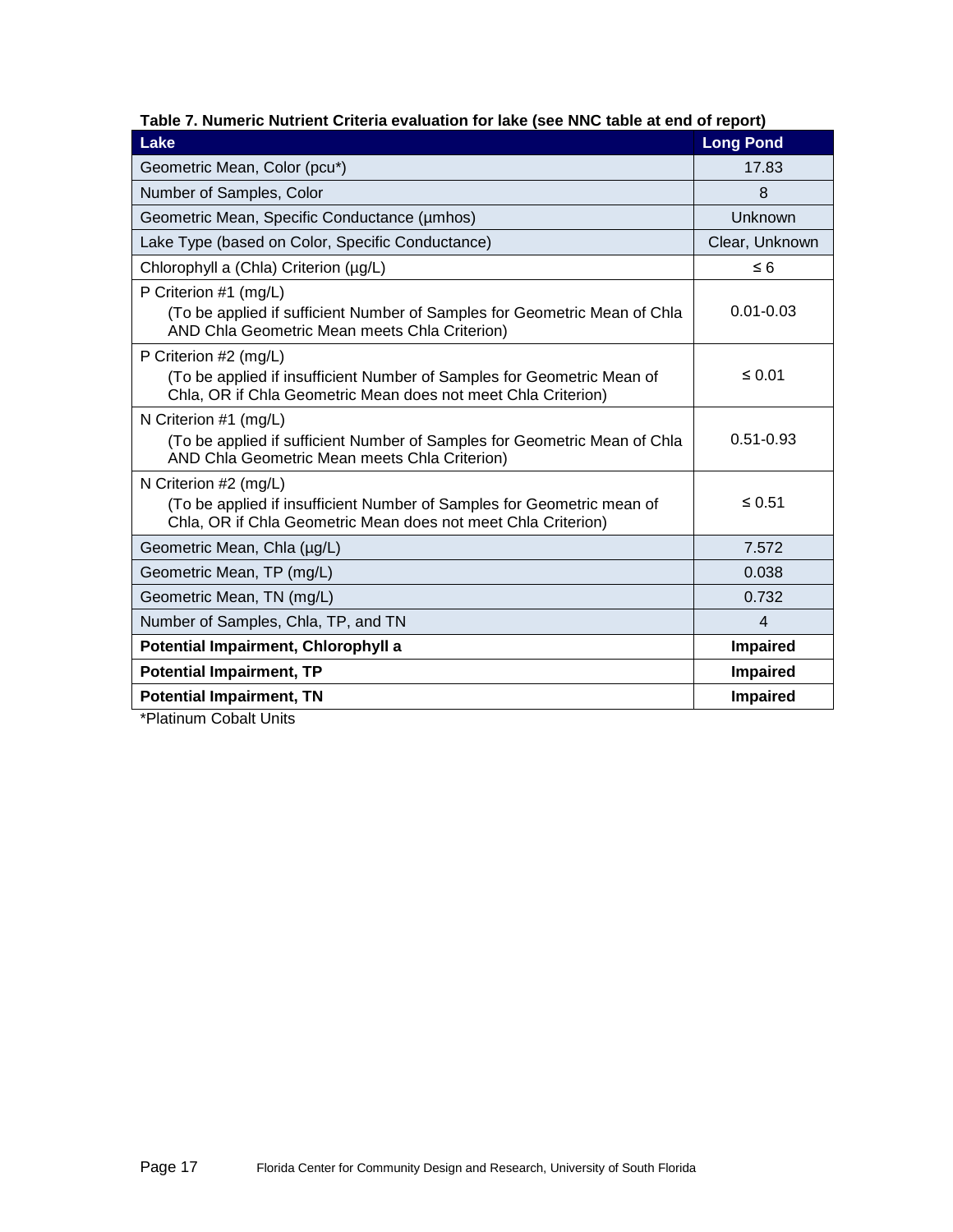

<span id="page-17-0"></span>**Figure 8. Recent Chlorophyll a graph for Long Pondvii**

l

<sup>&</sup>lt;sup>vii</sup> Graph Source: Hillsborough County Water Atlas. For the latest data go to [http://www.hillsborough.wateratlas.usf.edu/graphs20/graph\\_it.aspx?wbodyid=5426&data=Chla\\_u](http://www.hillsborough.wateratlas.usf.edu/graphs20/graph_it.aspx?wbodyid=%7bWBODY_ID%7d&data=Chla_ugl&datatype=WQ&waterbodyatlas=lake&ny=10&bench=1) [gl&datatype=WQ&waterbodyatlas=lake&ny=10&bench=1](http://www.hillsborough.wateratlas.usf.edu/graphs20/graph_it.aspx?wbodyid=%7bWBODY_ID%7d&data=Chla_ugl&datatype=WQ&waterbodyatlas=lake&ny=10&bench=1)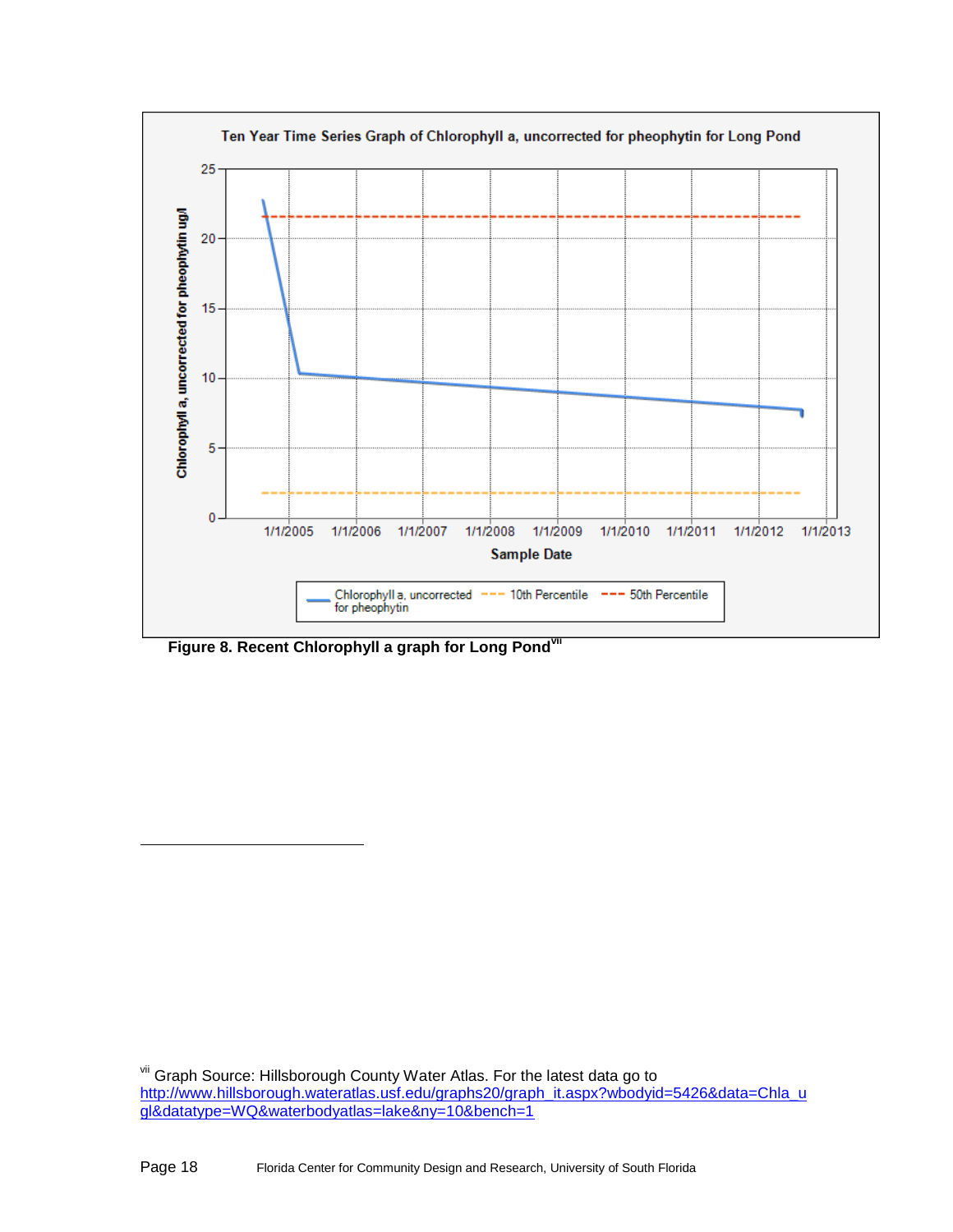

<span id="page-18-0"></span>**Figure 9. Recent Secchi Disk graph for Long Pondviii**

l

As part of the lake assessment the physical water quality and chemical water chemistry of a lake are measured. These data only indicate a snapshot of the lake's water quality; however they are useful when compared to the trend data available from LAKEWATCH or other sources. [Table 8](#page-19-1) contains the summary water quality data and index values and adjusted values calculated from these data. The total phosphorus (TP), total nitrogen (TN) and chlorophyll *a* water chemistry sample data are the results of chemical analysis of samples taken during the assessment and analyzed by the Hillsborough County Environmental Protection Commission laboratory.

The growth of plants (planktonic algae, macrophytic algae and rooted plants) is directly dependent on the available nutrients within the water column of a lake and to some extent the

viii Graph Source: Hillsborough County Water Atlas. For the latest data go to [http://www.hillsborough.wateratlas.usf.edu/graphs20/graph\\_it.aspx?wbodyid=5426&data=secchi\\_](http://www.hillsborough.wateratlas.usf.edu/graphs20/graph_it.aspx?wbodyid=%7bWBODY_ID%7d&data=secchi_ft&datatype=WQ&waterbodyatlas=lake&ny=10&bench=1) [ft&datatype=WQ&waterbodyatlas=lake&ny=10&bench=1](http://www.hillsborough.wateratlas.usf.edu/graphs20/graph_it.aspx?wbodyid=%7bWBODY_ID%7d&data=secchi_ft&datatype=WQ&waterbodyatlas=lake&ny=10&bench=1)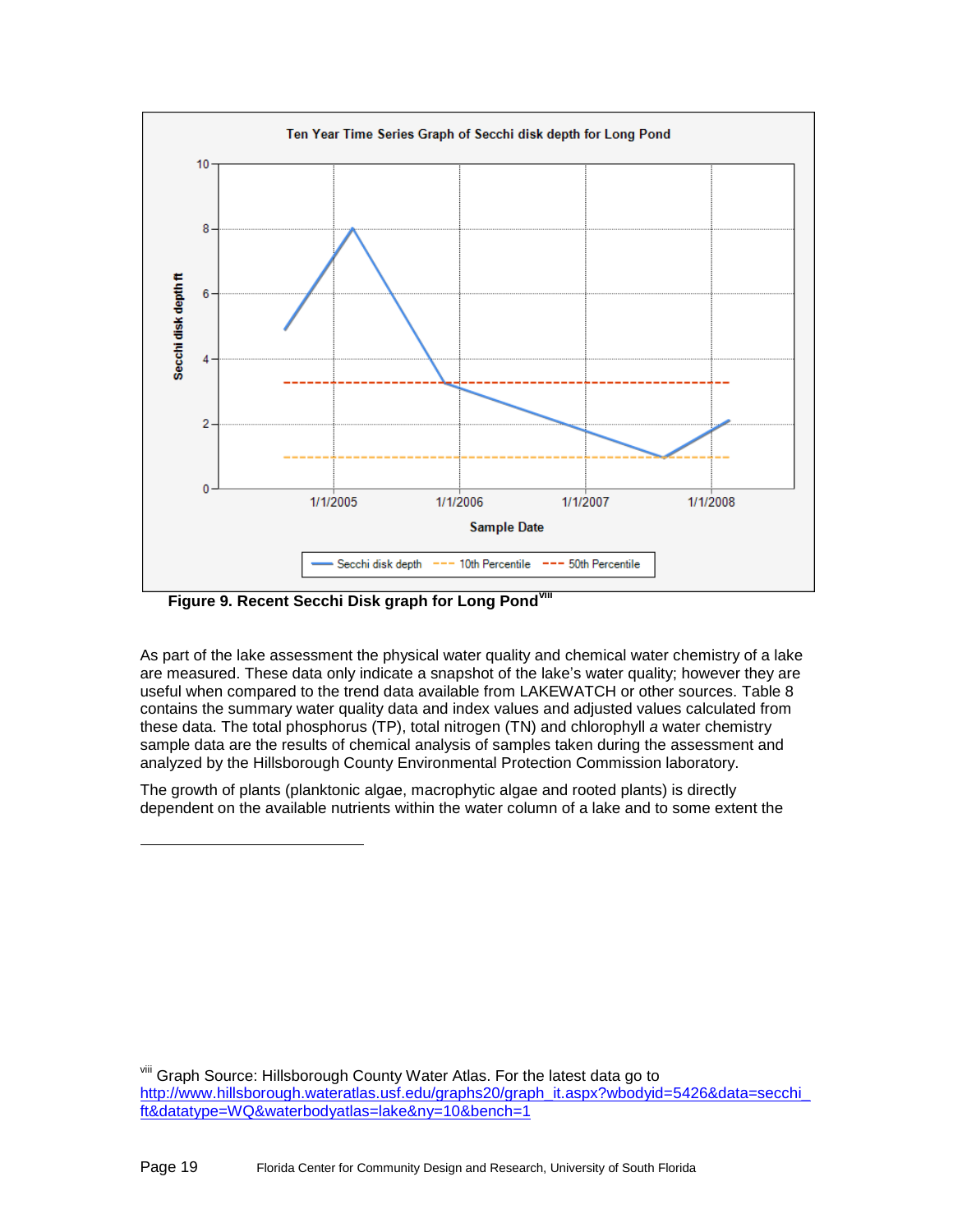nutrients which are held in the sediment and the vegetation biomass of a lake. Additionally, algae and other plant growth are [limited](mailto:http://plants.ifas.ufl.edu/guide/limnut.html) by the nutrient in lowest concentration relative to that needed by a plant. Plant biomass contains less phosphorus by weight than nitrogen so phosphorus is many times the limiting nutrient. When both nutrients are present at a concentration in the lake so that either or both may restrict plant growth, the limiting factor is called "balanced". The ratio of total nitrogen to total phosphorous, the "N to P" ratio (N/P), is used to determine the limiting factor. If N/P is greater than or equal to 30, the lake is considered phosphorus limited, when this ratio is less than or equal to 10, the lake is considered nitrogen limited and if between 10 and 30 it is considered balanced.

<span id="page-19-1"></span><span id="page-19-0"></span>

| Table 8. Water Quality Parameters (Laboratory) for Long Pond. Value column provides the |
|-----------------------------------------------------------------------------------------|
| data based on lake assessment sampling. Mean Value is based on long-term sample         |
| values for the lake.                                                                    |

| <b>Parameter</b>             | <b>Value</b>    | <b>Mean Value</b> |
|------------------------------|-----------------|-------------------|
| Lake Area (Acres)            | 58.27           |                   |
| Lake Area (m2)               | 235,810.00      |                   |
| Lake Volume (m3)             | 345,141.00      |                   |
| Number of Vegetation Sites   | 10              |                   |
| Average Station SAV Weight   | 0.72            |                   |
| Wet Weight of Vegetation (g) | 148,532,208.24  |                   |
| Dry Weight of Vegetation (g) | 11,882,576.66   |                   |
| Total Phosphorus (µg/L)      | 38.25           | 41.65             |
| Total Nitrogen (µg/L)        | 733.00          | 1053.96           |
| Chlorophyll a (µg/L)         | 7.58            | 24.54             |
| TN/TP                        | 19.2            | 25.3              |
| <b>Limiting Nutrient</b>     | <b>Balanced</b> | <b>Balanced</b>   |
| Chlorophyll TSI              | 45              | 62                |
| Phosphorus TSI               | 49              | 50                |
| Nitrogen TSI                 | 49              | 57                |
| <b>TSI</b>                   | 47              | 58                |
| Color (PCU)                  | 18.00           | 19.00             |
| Secchi disk depth (ft)       | 6.70            | 3.37              |
| Impaired TSI for Lake        | 40              | 40                |
| Lake Status (Water Column)   | Impaired        | Impaired          |

The color of a lake is also important to the growth of algae. Dark, tannic lakes tend to suppress algal growth and can tolerate a higher amount of nutrient in their water column; while clear lakes tend to support higher algal growth with the same amount of nutrients. The color of a lake, which is measured in a unit called the "cobalt platinum unit (PCU)" because of the standard used to determine color, is important because it is used by the State of Florida to determine lake impairment as explained earlier. A new rule which is being developed by USEPA and FDEP, will use alkalinity in addition to color to determine a second set of "clear-alkaline lakes" which will be allowed a higher TSI than a "clear-acid" lake. This is because alkaline lakes have been found to exhibit higher nutrient and algal concentrations than acid lakes. Additionally, lakes connected to a river or other "flow through" systems tend to support lower algal growth for the same amount of nutrient concentration. All these factors are important to the understanding of your lake's overall condition. [Table 8](#page-19-1) includes many of the factors that are typically used to determine the actual state of plant growth in your lake. These data should be understood and reviewed when establishing a management plan for a lake; however, as stated above other factors must be considered when developing such a plan. Please contact the [Water Atlas Program](mailto:griffin@arch.usf.edu) if you have questions about this part or any other part of this report.

[Table 9](#page-20-0) provides data derived from the vegetation assessment which is used to determine an adjusted TSI. This is accomplished by calculating the amount of phosphorus and nitrogen that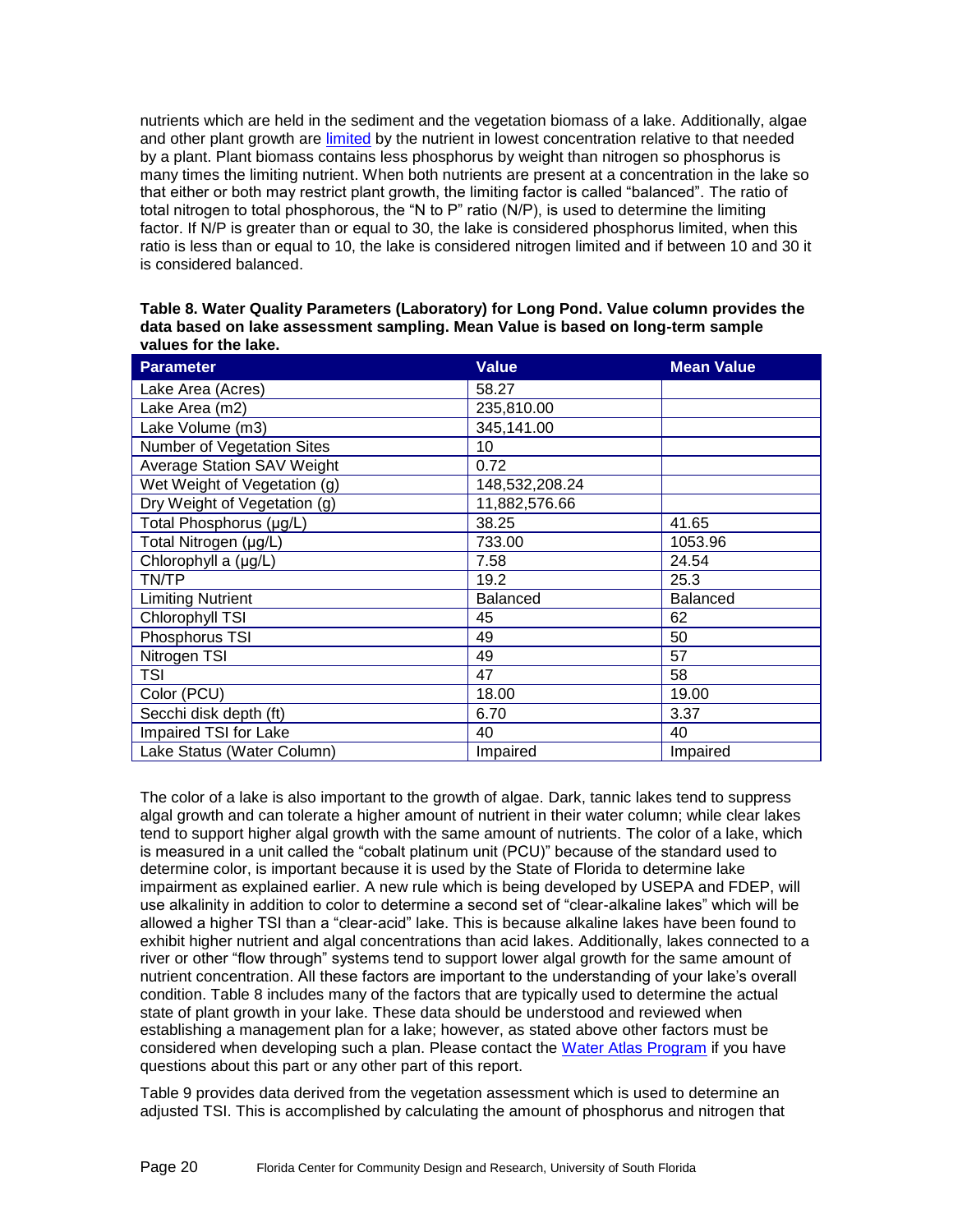could be released by existing submerged vegetation (Adjusted Nutrient) if this vegetation were treated with an herbicide or managed by the addition of Triploid Grass Carp (*Ctenopharyngodon idella*). The table also shows the result of a model that calculates the potential algae, as chlorophyll a (Adjusted Chlorophyll), which could develop due to the additional nutrients held within the plant biomass. While it would not be expected that all the vegetation would be turned into available phosphorus by these management methods, the data is useful when planning various management activities. Approximately 87.00 % of the lake has submerged vegetation present (PAC) and this vegetation represents about 20.66 % of the available lake volume (PVI). Please see additional parameters for adjusted values where appropriate in [Table 9.](#page-20-0) The vegetation holds enough nutrients to add about  $48.54 \mu g/L$  of phosphorus and 654.14  $\mu g/L$  of nitrogen to the water column and increase the algal growth potential within the lake.

Long Pond is a balanced lake, in terms of limiting nutrient, and an increase in either phosphorus or nitrogen could change the TSI and increase the potential for algal growth.

<span id="page-20-0"></span>

| Table 9. Field parameters and calculations used to determine nutrients held in Submerged |  |
|------------------------------------------------------------------------------------------|--|
| <b>Aquatic Vegetation (SAV) biomass.</b>                                                 |  |

| <b>Parameter</b>                                   | <b>Value</b> |
|----------------------------------------------------|--------------|
| % Area Covered (PAC)                               | 87.0 %       |
| <b>PVI</b>                                         | 20.7%        |
| Lake Vegetation Index                              | 37           |
| Total Phosphorus - Adjusted (µg/L)                 | 48.54        |
| Total Phosphorus - Combined (µg/L)                 | 86.79        |
| Total Nitrogen - Adjusted (µg/L)                   | 654.14       |
| Total Nitrogen - Combined (µg/L)                   | 1387.14      |
| Chlorophyll - Adjusted from Total Nutrients (µg/L) | 21.89        |
| Chlorophyll - Combined (µg/L)                      | 29.47        |
| <b>Adjusted Chlorophyll TSI</b>                    | 65           |
| <b>Adjusted Phosphorus TSI</b>                     | 64           |
| Adjusted Nitrogen TSI                              | 62           |
| Adjusted TSI (for N, P, and CHLA)                  | 64           |
| Impaired TSI for Lake                              | 40           |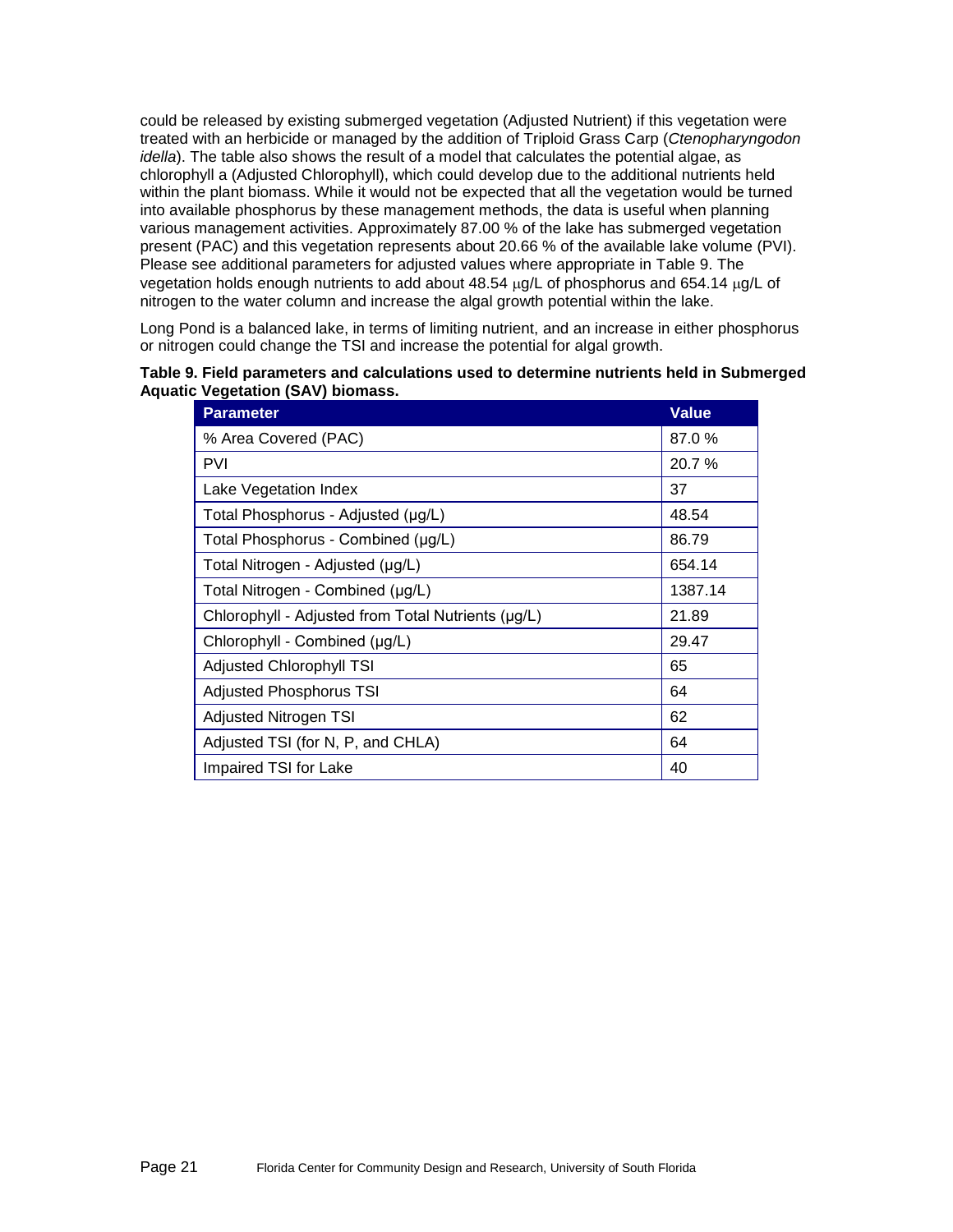[Table 10](#page-21-0) contains the field data taken in the center of the lake using a multi-probe (we use either a YSI 6000 or a Eureka Manta) which has the ability to directly measure the temperature, pH, dissolved oxygen (DO), percent DO (calculated from DO, temperature and conductivity). These data are listed for three levels in the lake and each of the four quadrants of the LVI.

To better understand many of the terms used in this report, we recommend that the reader visit the [Hillsborough County & City of Tampa Water Atlas](http://www.hillsborough.wateratlas.usf.edu/topics.aspx#quality) and explore the "Learn More" areas which are found on the resource pages. Additional information can also be found using the [Digital](http://www.hillsborough.wateratlas.usf.edu/digitallibrary/)  **[Library](http://www.hillsborough.wateratlas.usf.edu/digitallibrary/)** on the Water Atlas website.

| <b>Sample</b><br><b>Location</b> | <b>Sample</b><br>Depth (m) | <b>Time</b>              | <b>Temp</b><br>(deg C) | <b>Conductivity</b><br>(mS/cm) | <b>Dissolved</b><br>Oxygen (%) | <b>Dissolved</b><br><b>Oxygen</b><br>(mg/L) | pH   |
|----------------------------------|----------------------------|--------------------------|------------------------|--------------------------------|--------------------------------|---------------------------------------------|------|
| Bottom - 1                       | 2.04                       | 8/16/2012<br>12:00:00 AM | 29.25                  | 0.160                          | 21.04                          | 1.64                                        | 6.20 |
| Bottom - 2                       | 1.95                       | 8/16/2012<br>12:00:00 AM | 30.02                  | 0.125                          | 70.56                          | 5.44                                        | 6.35 |
| Bottom - 3                       | 2.03                       | 8/16/2012<br>12:00:00 AM | 30.01                  | 0.123                          | 71.43                          | 5.51                                        | 6.42 |
| Bottom - 4                       | 1.67                       | 8/16/2012<br>12:00:00 AM | 30.04                  | 0.125                          | 83.14                          | 6.64                                        | 6.51 |
| Middle - 1                       | 1.00                       | 8/16/2012<br>12:00:00 AM | 29.71                  | 0.150                          | 28.35                          | 2.19                                        | 6.22 |
| Middle - 2                       | 1.07                       | 8/16/2012<br>12:00:00 AM | 30.12                  | 0.124                          | 75.47                          | 5.81                                        | 6.35 |
| Middle - 3                       | 1.17                       | 8/16/2012<br>12:00:00 AM | 30.07                  | 0.123                          | 76.67                          | 5.91                                        | 6.42 |
| Middle - 4                       | 0.90                       | 8/16/2012<br>12:00:00 AM | 30.21                  | 0.125                          | 82.42                          | 6.33                                        | 6.49 |
| Surface - 1                      | 0.56                       | 8/16/2012<br>12:00:00 AM | 29.88                  | 0.133                          | 31.29                          | 2.41                                        | 6.28 |
| Surface - 2                      | 0.53                       | 8/16/2012<br>12:00:00 AM | 30.34                  | 0.121                          | 77.80                          | 5.69                                        | 6.38 |
| Surface - 3                      | 0.67                       | 8/16/2012<br>12:00:00 AM | 30.19                  | 0.123                          | 77.51                          | 5.96                                        | 6.41 |
| Surface - 4                      | 0.60                       | 8/16/2012<br>12:00:00 AM | 30.37                  | 0.215                          | 82.38                          | 6.31                                        | 6.47 |

<span id="page-21-0"></span>**Table 10. Water Chemistry Data Based on Manta Water Chemistry Probe for Long Pond**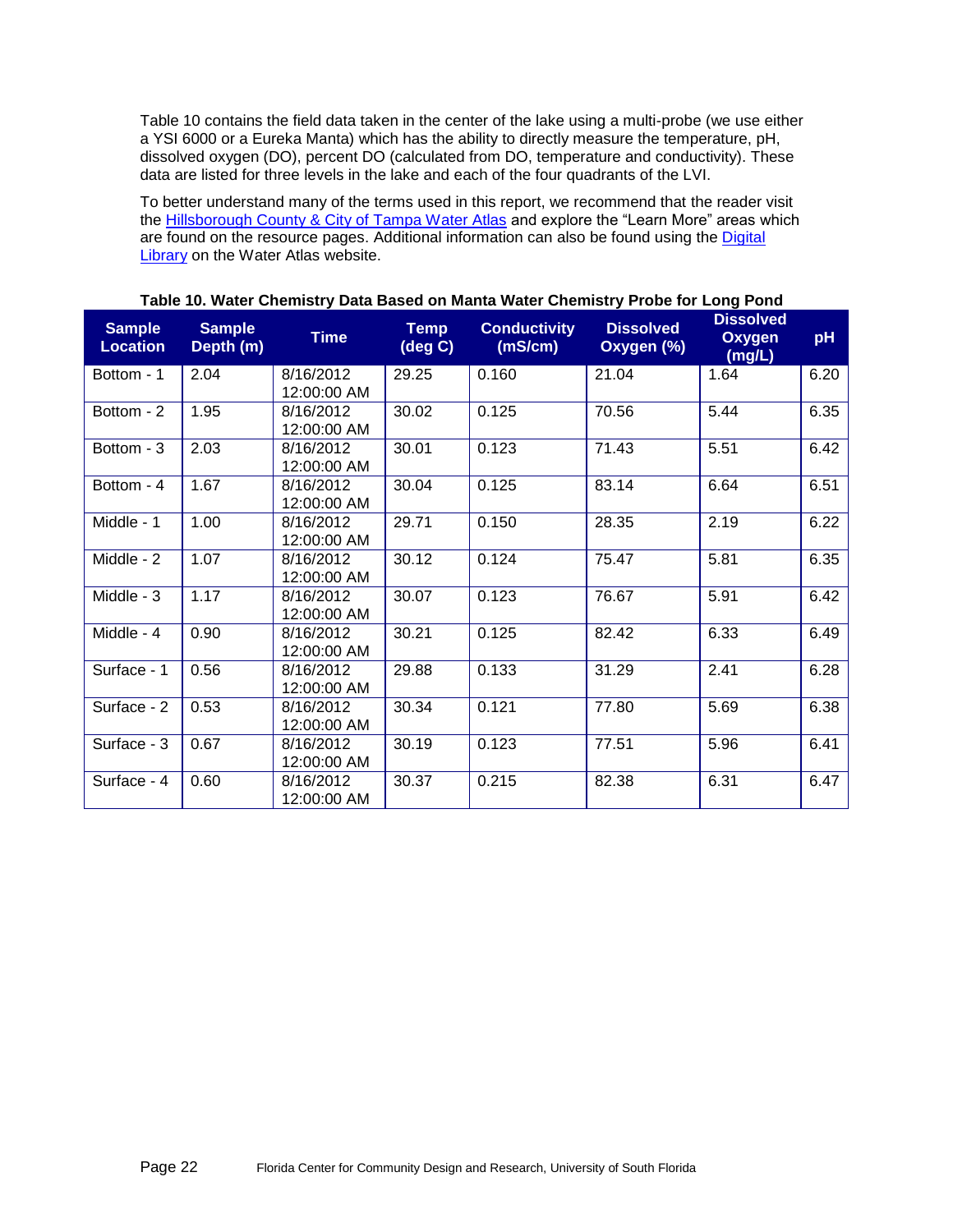#### **Section 4: Conclusion**

Long Pond is a medium area (58.27-acre) lake that would be considered in the Eutrophic category of lakes based on water chemistry. It has a plant diversity of 32 species relative to the total watershed plant diversity of 133 species with about 87.00 % percent of the open water areas containing submerged aquatic vegetation. Vegetation helps to maintain the nutrient balance in the lake as well as provide good fish habitat. The lake has few open water areas to support various types of recreation and has a fair diversity of plant species. The primary pest plants in the lake include *Eichhornia crassipes, Nuphar advena, Nymphaea odorata, Ludwigia peruviana* and *Typha* spp..

The lake vegetative assessment also was used to calculate a Lake Vegetative Index (LVI) for the lake (See Note 4). The LVI can be used to help determine if a lake is impaired in terms of types and quantities of vegetation found in and along the lake shore. An LVI threshold of 37 is used by FDEP to establish a point below which the lake could be considered heavily disturbed and possibly impaired. This threshold is intended to assist the analyst in classifying a lake as impaired when used with water quality data. For example, a clear water lake may have a TSI of 42 but have an LVI of 70. Since the LVI is significantly above the threshold and indicates low human disturbance, the analyst might declare the lake unimpaired even with a TSI slightly above the water quality threshold for a clear lake. Your lake has an LVI of 37 and would be considered impaired based on LVI alone.

By the lake nutrient impairment standards in place prior to November 2012 a clear water lake would require a TSI of 40 or below to not be considered impaired and if a dark water lake it would require a TSI of 60 or below to not be considered impaired. Long Pond is a clear lake and has a TSI of 47 so it would be considered impaired by the old standard. By the new numeric nutrient standards if the lake is clear and acid then it must have chlorophyll *a* concentration of less than or equal to 6 μg/L and meet certain nitrogen and phosphorous concentration limitations and if a dark lake or an alkaline lake then it must have a chlorophyll *a* concentration below 20 μg/L and meet certain nitrogen and phosphorous concentration limitations. Long Pond has a chlorophyll *a* concentration of 7.57 μg/L and because insufficient data are available to determine if the lake is acid or alkaline, we use the more conservative estimate of "clear-acid" which required that the geometric mean of chlorophyll a be less or equal to 6 μg/L. Based on this NNC standard the lake would be impaired. However, in [Table 10](#page-21-0) the specific conductance is consistently greater than the 100 umhos per centimeter<sup>ix</sup> standard that the [NNC](#page-25-0) states can be used if sufficient Calcium Carbonate Alkalinity data are not available. If we used these data, then the lake could be considered alkaline and it would have nutrient and chlorophyll concentrations well below what would be necessary to consider the lake impaired.

It is important to note that the water quality sampling during the assessment reveals an improvement over historical mean values for Lake Long Pond. However, this improvement is most likely due to an increase in submerged vegetation and not an actual improvement in lake water chemistry. As shown in [Table 8,](#page-19-1) the submerged vegetation biomass contains a large amount of nutrients. To truly understand the nutrient chemistry in Long Pond, it is important to

 $\frac{1}{2}$  A μmho is equal to 0.001 μS (micro Siemens).

l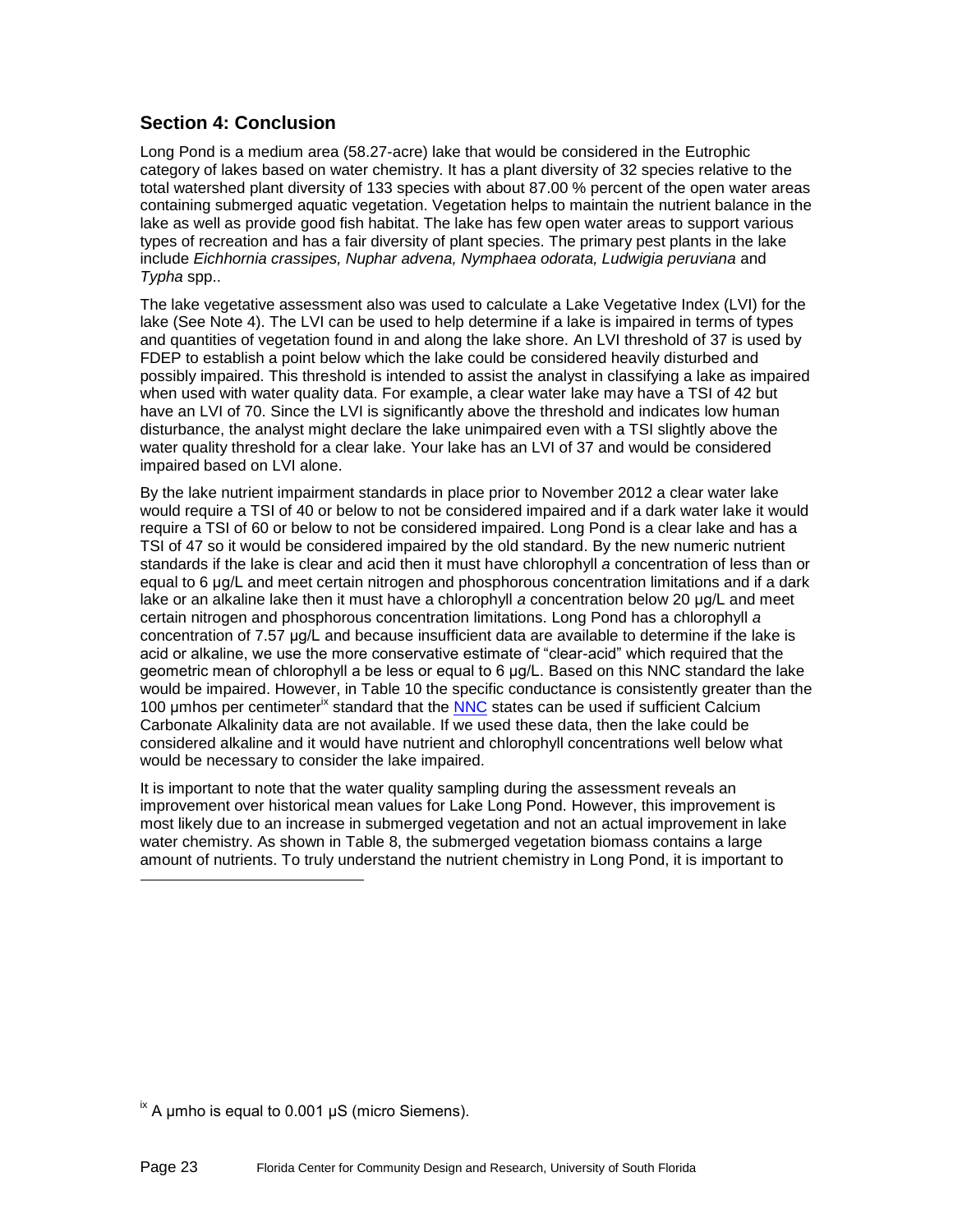look at available nutrients from the submerged vegetation. Submerged vegetation can hold significant available nutrients. This is the case for Long Pond, where nitrogen and phosphorus concentration would more than double if all the nutrients held in the submerged vegetation were to be released into the water column. The nutrient release would be partially expressed as an increased algal growth, as measured by chlorophyll a. And based on the calculation results shown in Table 9, the increase in algal concentration would be significant. In that case, even if Long Pond was considered an alkaline system, the lake would be listed as impaired for nutrients. The additional algae could cause the lake to be algae dominated and the system to become hypereutrophic.

FDEP has not conducted a study of the lake so no official statement of impairment is available at this time.

This assessment was accomplished to assist lake property owners to better understand and manage their lakes. Hillsborough County supports this effort as part of their [Lake Management](http://www.hillsborough.wateratlas.usf.edu/LakeManagement/)  [Program \(LaMP\)](http://www.hillsborough.wateratlas.usf.edu/LakeManagement/) and has developed guidelines for lake property owner groups to join the LaMP and receive specific assistance from the County in the management of their lake. For additional information and recent updates please visit the [Hillsborough County & City of Tampa Water Atlas](http://www.hillsborough.wateratlas.usf.edu/LakeManagement/) website.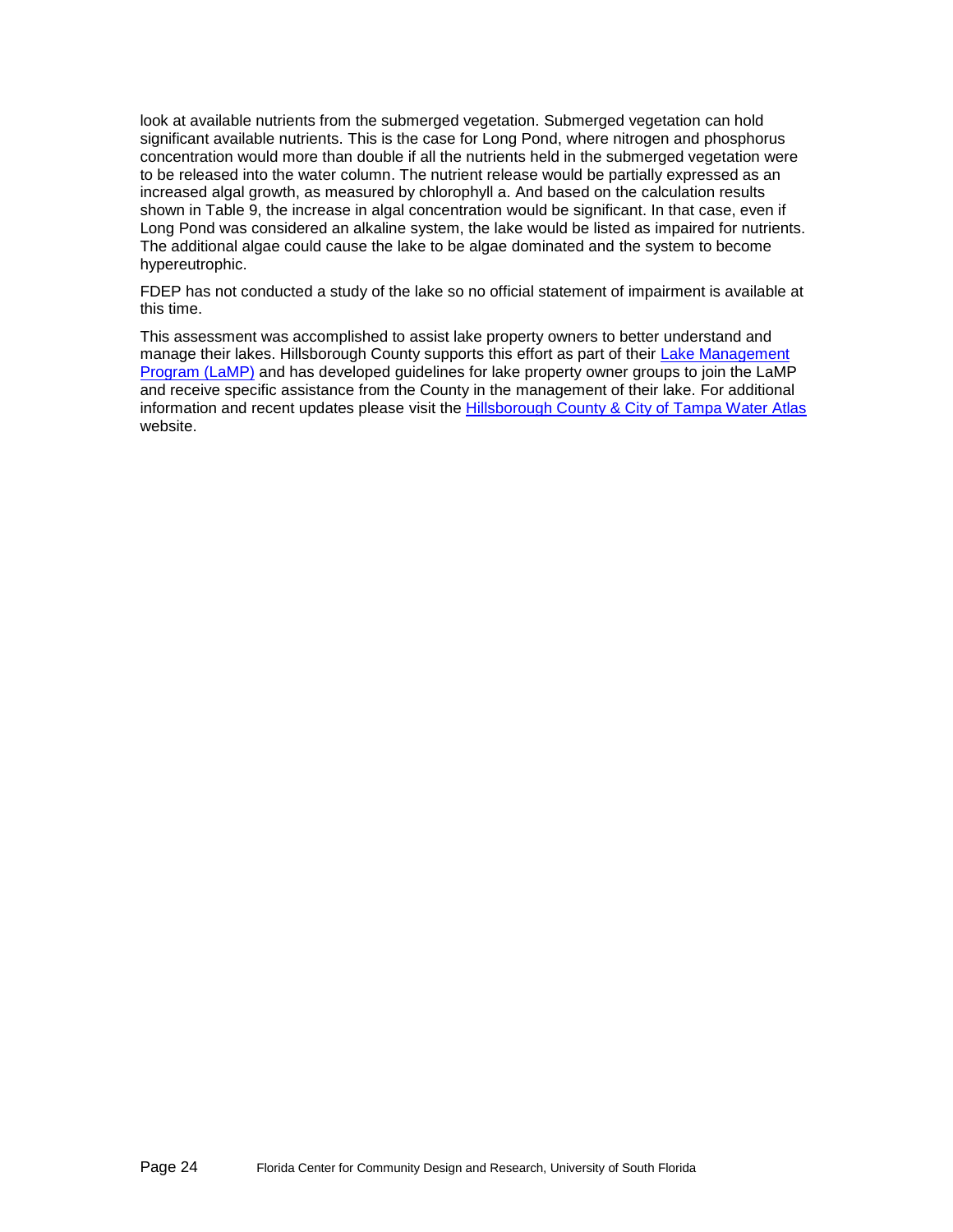#### *Lake Assessment Notes*

1. Trophic State Index

The trophic state index is used by the Water Atlas to provide the public with an estimate of their lake resource quality. A "Good" quality lake is one that meets all lake use criteria (swimmable, fishable and supports healthy habitat). Based on the discussion above, lakes that are in the oligotrophic through low eutrophic range, for the most part, meet these criteria. A trophic state below 60 indicates lakes in this range and these lakes are given the "Good" descriptor. A trophic state above 60 but below 70 can be considered highly productive and a reasonable lake for fishing and most water sports. This lake is considered "Fair", while a lake in the Hypereutrophic range with a TSI greater than 70 will probably not meet the lake use criteria and these lakes are considered to be poor. Please see **Error! Reference source not found.** below.

| <b>Trophic State</b><br><b>Index</b> | <b>Trophic State</b><br><b>Classification</b> | <b>Water Quality</b> |
|--------------------------------------|-----------------------------------------------|----------------------|
| $0 - 59$                             | Oligotrophic through<br>Mid-Eutrophic         | Good                 |
| $60 - 69$                            | Mid-Eutrophic<br>through Eutrophic            | Fair                 |
| 70 – 100                             | Hypereutrophic                                | Poor                 |

Also see the **Florida LAKEWATCH** publication, "Trophic State: A Waterbody's Ability to [Support Plants Fish and Wildlife"](http://lakewatch.ifas.ufl.edu/LWcirc.html) and the [Trophic State Index Learn More page](http://www.hillsborough.wateratlas.usf.edu/shared/learnmore.asp?toolsection=lm_tsi) on the [Hillsborough County & City of Tampa Water Atlas.](http://www.hillsborough.wateratlas.usf.edu/)

In recent years FDEP staff have encountered problems interpreting Secchi depth data in many tannic (tea or coffee-colored) waterbodies where transparency is often reduced due to naturally-occurring dissolved organic matter in the water. As a result, Secchi depth has been dropped as an indicator in FDEP's recent TSI calculations (1996 Water-Quality [Assessment for The State of Florida Section 305\(b\) Main Report\)](http://www.seminole.wateratlas.usf.edu/upload/documents/1996%20Water-Quality%20Assessment%20for%20the%20State%20of%20Florida%20Section%20305(b)%20Main%20Report.pdf). This modification for black water TSI calculation has also been adopted by the Water Atlas.

Also, according to Florida LAKEWATCH use of the TSI is often misinterpreted and/or misused from its original purpose, which is simply to describe biological productivity. It is not meant to rate a lake's water quality. For example, higher TSI values represent lakes that support an abundance of algae, plants and wildlife. If you love to fish, this type of lake would not be considered to have "poor" water quality. However, if you are a swimmer or water skier, you might prefer a lake with lower TSI values.

The trophic state index is one of several methods used to describe the biological productivity of a waterbody. Two scientists, Forsberg and Ryding, 1980, developed another method that is widely used. It's known as the Trophic State Classification System. Using this method, waterbodies can be grouped into one of four categories, called trophic states:

*Oligotrophic* (oh-lig-oh-TROH-fik) where waterbodies have the lowest level of productivity;

*Mesotrophic* (mees-oh-TROH-fik) where waterbodies have a moderate level of biological productivity;

*Eutrophic* (you-TROH-fik) where waterbodies have a high level of biological productivity;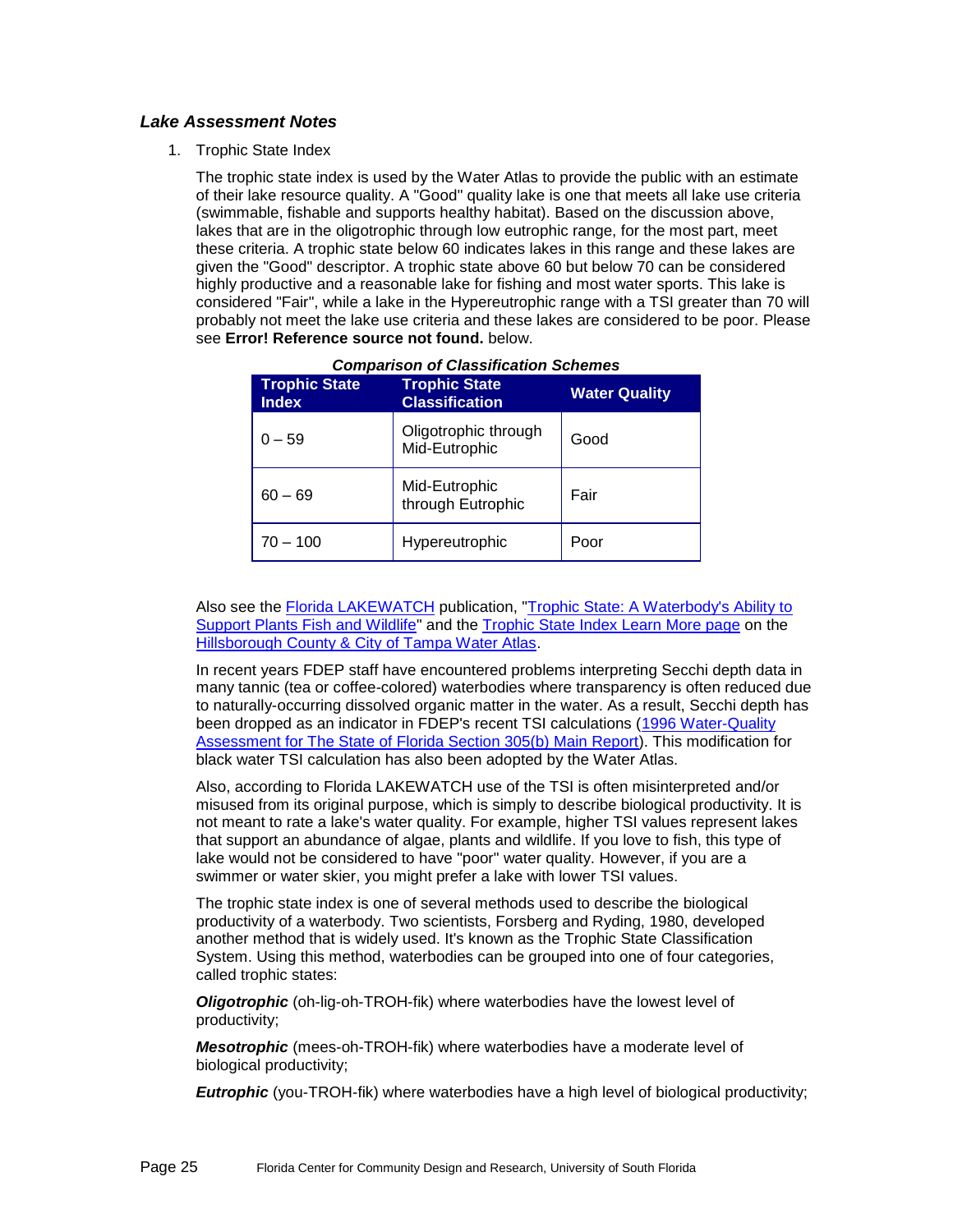*Hypereutrophic* (HI-per-you-TROH-fik) where waterbodies have the highest level of biological productivity. The trophic state of a waterbody can also affect its use or perceived utility. [Figure 10](#page-25-1) illustrates this concept.



<span id="page-25-1"></span>**Figure 10. Tropic States**

2. **Rule for Lake Nutrient Impairment prior to November 30, 2012**: "For the purposes of evaluating nutrient enrichment in lakes, TSIs shall be calculated based on the procedures outlined on pages 86 and 87 of the State's 1996 305(b) report, which are incorporated by reference. Lakes or lake segments shall be included on the planning list for nutrients if:(1) For lakes with a mean color greater than 40 platinum cobalt units, the annual mean TSI for the lake exceeds 60, unless paleolimnological information indicates the lake was naturally greater than 60, or (2) For lakes with a mean color less than or equal to 40 platinum cobalt units, the annual mean TSI for the lake exceeds 40, unless paleolimnological information indicates the lake was naturally greater than 40, or (3) For any lake, data indicate that annual mean TSIs have increased over the assessment period, as indicated by a positive slope in the means plotted versus time, or the annual mean TSI has increased by more than 10 units over historical values. When evaluating the slope of mean TSIs over time, the Department shall require at least a 5 unit increase in TSI over the assessment period and use a Mann's one-sided, upper-tail test for trend, as described in Nonparametric Statistical Methods by M. Hollander and D. Wolfe (1999 ed.), pages 376 and 724 (which are incorporated by reference), with a 95% confidence level."

References: 62-303.352 F.A.C —Nutrients in Lakes. Specific Authority 403.061, 403.067 FS. Law Implemented 403.062, 403.067 FS. History - New 6- 10-02, Amended 12-11-06. Please see page 12 of the [Impaired Waters Rule.](http://www.dep.state.fl.us/legal/Rules/shared/62-303/62-303.pdf) Updated activity regarding impaired waters may be tracked at:<http://www.dep.state.fl.us/water/tmdl/>

<span id="page-25-0"></span>3. **New Numeric Nutrient Criteria in effect after November 30, 2012:** The following excerpt from the Florida Administrative Code (F.A.C.) Surface Water Quality Standard (62-302.531(b)-1) is provided as reference for the numeric nutrient criteria that will be used in all Lake Reports.

"For lakes, the applicable numeric interpretations of the narrative nutrient criterion in paragraph 62-302.530(47)(b), F.A.C., for chlorophyll *a* are shown in the table below. The applicable interpretations for TN and TP will vary on an annual basis, depending on the availability of chlorophyll *a* data and the concentrations of nutrients and chlorophyll *a* in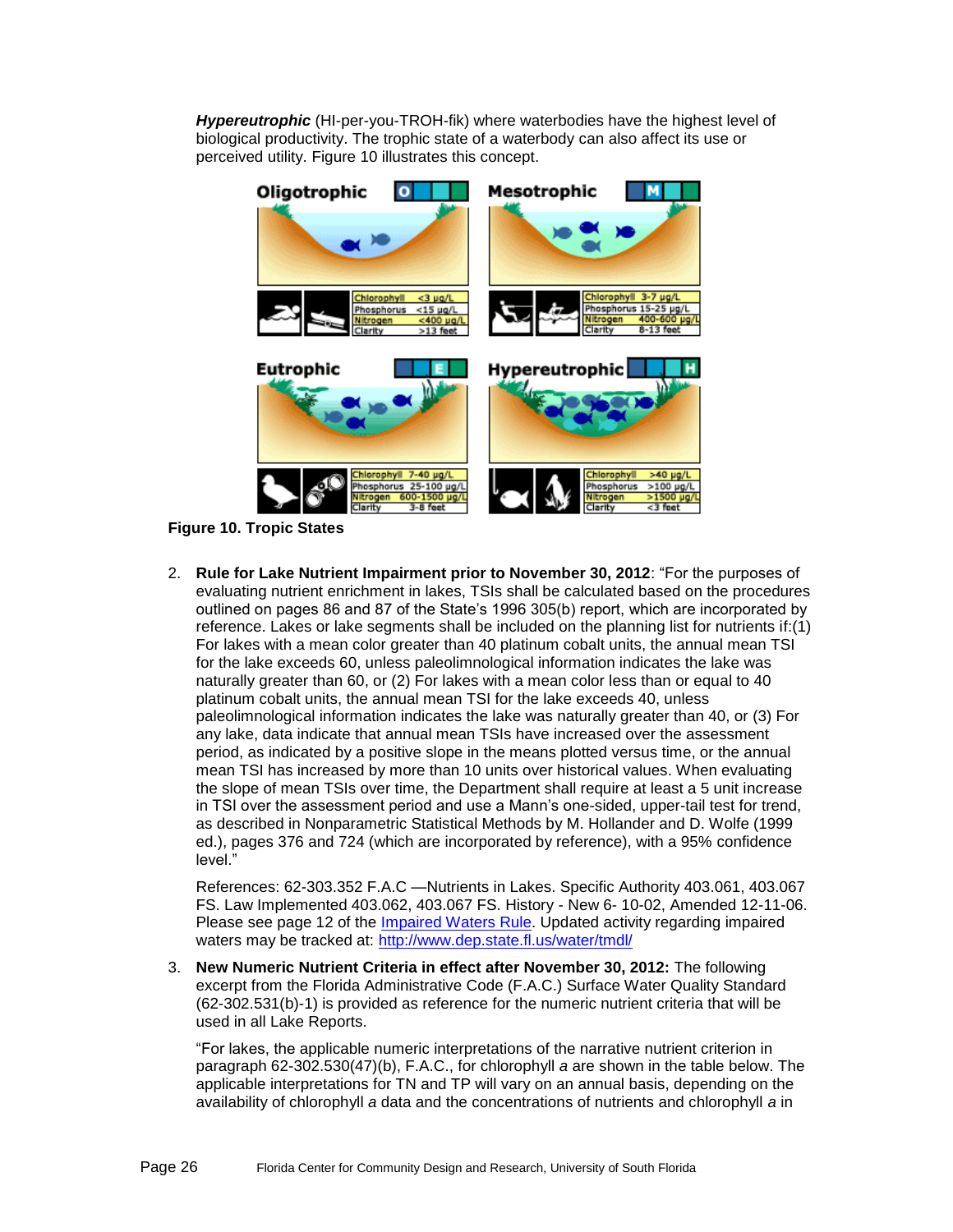the lake, as described below. The applicable numeric interpretations for TN, TP, and chlorophyll *a* shall not be exceeded more than once in any consecutive three year period.

- a. If there are sufficient data to calculate the annual geometric mean chlorophyll *a*  and the mean does not exceed the chlorophyll *a* value for the lake type in the table below, then the TN and TP numeric interpretations for that calendar year shall be the annual geometric means of lake TN and TP samples, subject to the minimum and maximum limits in the table below. However, for lakes with color > 40 PCU in the West Central Nutrient Watershed Region, the maximum TP limit shall be the 0.49 mg/L TP streams threshold for the region; or
- b. If there are insufficient data to calculate the annual geometric mean chlorophyll a for a given year or the annual geometric mean chlorophyll a exceeds the values in the table below for the lake type, then the applicable numeric interpretations for TN and TP shall be the minimum values in the table below.

| Long Term                           | Annual          | Minimum calculated numeric |                     | Maximum calculated numeric |                     |
|-------------------------------------|-----------------|----------------------------|---------------------|----------------------------|---------------------|
| Geometric Mean                      | Geometric Mean  | interpretation             |                     | interpretation             |                     |
| Lake Color and                      | Chlorophyll $a$ | Annual                     | Annual              | Annual                     | Annual              |
| Alkalinity                          |                 | Geometric                  | Geometric           | Geometric                  | Geometric           |
|                                     |                 | Mean Total                 | Mean Total          | Mean Total                 | Mean Total          |
|                                     |                 | Phosphorus                 | Nitrogen            | Phosphorus                 | Nitrogen            |
| $>40$ Platinum                      |                 |                            |                     |                            |                     |
| <b>Cobalt Units</b>                 | $20 \mu$ g/L    | $0.05 \text{ mg/L}$        | $1.27 \text{ mg/L}$ | $0.16$ mg/L <sup>1</sup>   | $2.23 \text{ mg/L}$ |
| $\leq$ 40 Platinum                  |                 |                            |                     |                            |                     |
| Cobalt Units and $>$                | $20 \mu g/L$    | $0.03 \text{ mg/L}$        | $1.05 \text{ mg/L}$ | $0.09 \text{ mg/L}$        | $1.91$ mg/L         |
| $20 \text{ mg/L}$ CaCO <sub>3</sub> |                 |                            |                     |                            |                     |
| $\leq$ 40 Platinum                  |                 |                            |                     |                            |                     |
| Cobalt Units and $\leq$             | $6 \mu g/L$     | $0.01$ mg/L                | $0.51 \text{ mg/L}$ | $0.03 \text{ mg/L}^1$      | $0.93 \text{ mg/L}$ |
| $20 \text{ mg/L}$ CaCO <sub>3</sub> |                 |                            |                     |                            |                     |

 $\frac{1}{2}$  For lakes with color > 40 PCU in the West Central Nutrient Watershed Region, the maximum TP limit shall be the 0.49 mg/L TP streams threshold for the region.

For the purpose of subparagraph 62-302.531(2)(b)1., F.A.C., color shall be assessed as true color and shall be free from turbidity. Lake color and alkalinity shall be the long-term geometric mean, based on a minimum of ten data points over at least three years with at least one data point in each year. If insufficient alkalinity data are available, long-term geometric mean specific conductance values shall be used, with a value of <100 micromhos/cm used to estimate the 20 mg/L CaCO3 alkalinity concentration until such time that alkalinity data are available."

For Hillsborough County, the Anclote River, Brooker and Rocky Brushy Creek lakes (Direct tributaries to Old Tampa Bay) are the only lake groups not considered West Central Nutrient Regions. Please see the map below of Nutrient Regions for Florida. Those lakes within the West Central nutrient region traditionally have higher background level of phosphorus and the standard is set at the higher 0.49 mg/L standard. All others will need to meet the table standard above.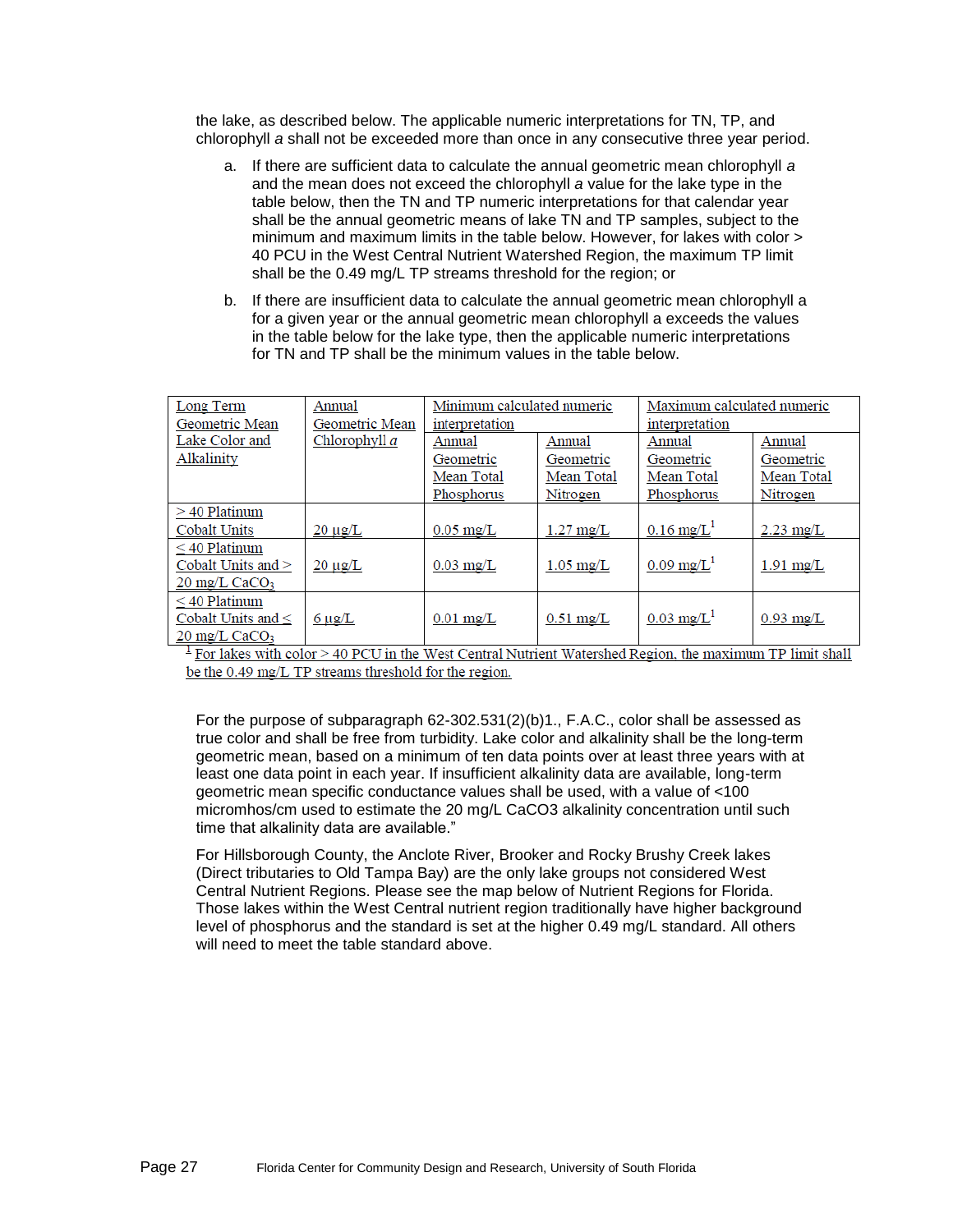Technical Support Document for U.S. EPA's Final Rule for Numeric Criteria for Nitrogen/Phosphorus Pollution in Florida's Inland Surface Fresh Waters



Figure 1-8. Detailed map of EPA's stream classification by NWRs used in final rule. Note that watershed boundaries are delineated by National Oceanic and Atmospheric Administration's (NOAA) Coastal Assessment Framework (CAF) of estuarine drainage areas (EDAs), fluvial drainage areas (FDAs), and coastal drainage areas (CDAs).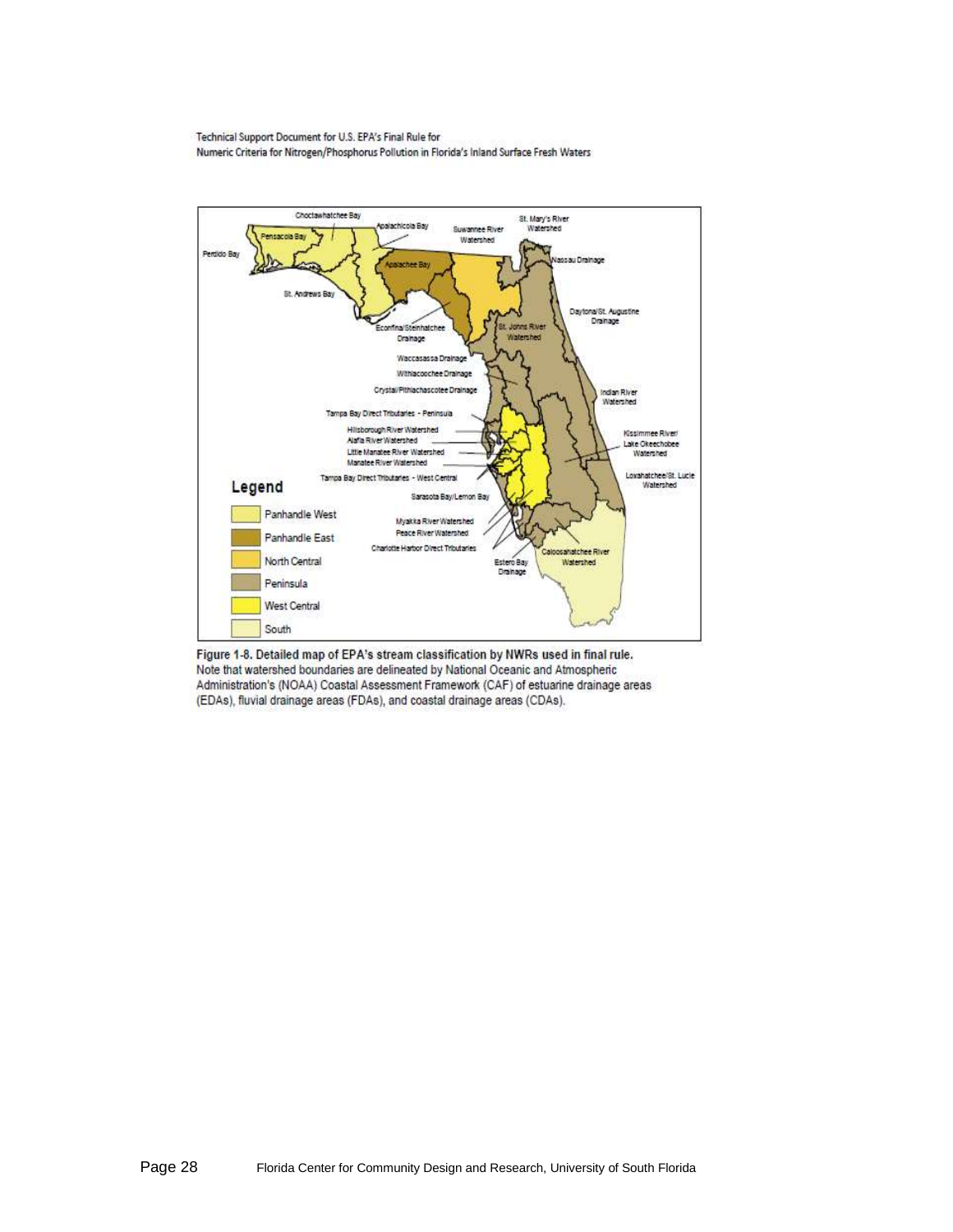#### 4. Lake Vegetation

The three primary aquatic vegetation zones are shown below:



5. **The Lake Vegetation Index (LVI)** is a rapid assessment protocol in which selected sections of a lake are assessed for the presence or absence of vegetation through visual observation and through the use of a submerged vegetation sampling tool called a Frodus. The assessment results provide a list of species presents and the dominant and where appropriate co-dominant species that are found in each segment. These results are then entered into a scoring table and a final LVI score is determined. LVI scores provide an estimate of the vegetative health of a lake. Our assessment team was trained and qualified by FDEP to conduct these assessment as an independent team and must prequalify each year prior to conducting additional assessments. The LVI method consists of dividing the lake into twelve pie-shaped segments (see diagram below) and selecting a set of four segments from the twelve to include in the LVI. The assessment team then travels across the segment and identifies all unique species of aquatic plant present in the segment. Additionally, a Frodus is thrown at several points on a single fivemeter belt transect that is established in the center of the segment from a point along the shore to a point beyond the submerged vegetation zone. For scoring, the threshold score for impairment is 37. Below is a table of LVI scores recorded in Hillsborough County for comparison:

| <b>Lake Name</b>                                                                                          | <b>Sample</b><br><b>Date</b> | <b>LVI</b><br><b>Score</b> |
|-----------------------------------------------------------------------------------------------------------|------------------------------|----------------------------|
| Lake Magdalene                                                                                            | 5/26/2005                    | 64                         |
| Lake Magdalene                                                                                            | 10/20/2005                   | 38                         |
| Burrell Lake, off Nebraska in Lutz area. Ambient Monitoring Program                                       | 8/4/2005                     | 16                         |
| Silver lake just south of Waters between Habana and Himes Avenues,<br>Tampa. Ambient Monitoring Program   | 7/29/2005                    | 36                         |
| Unnamed lake on Forest Hills Drive south of Fletcher Avenue. Ambient<br>Monitoring Program                | 8/3/2005                     | 34                         |
| Hanna Pond, off Hanna Rd in Lutz. Ambient Monitoring Program                                              | 7/25/2005                    | 38                         |
| Small lake, Lutz, just east pf Livingston. Ambient Monitoring Program                                     | 7/22/2005                    | 39                         |
| Small lake, Lutz, adj to Lake Keene. Ambient Monitoring Program                                           | 8/5/2005                     | 28                         |
| Unnamed small lake, Tampa, off Fowler behind University Square Mall.<br><b>Ambient Monitoring Program</b> | 7/19/2005                    | 16                         |
| Tiffany Lake, Lutz, north of Whittaker. Ambient Monitoring Program                                        | 7/25/2005                    | 40                         |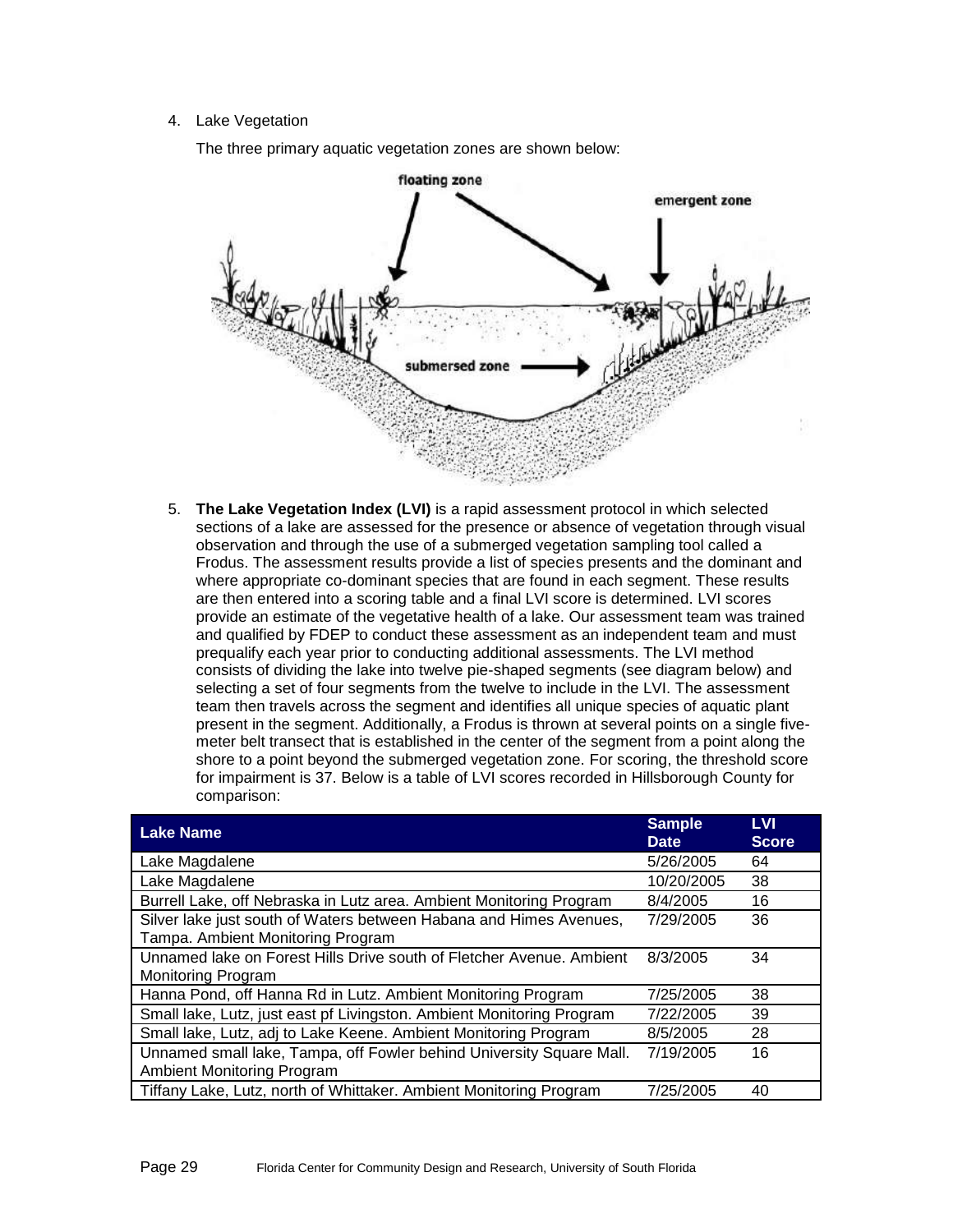| Cedar Lake, south of Fletcher, Forest Hills. Ambient Monitoring     | 7/22/2005  | 37 |
|---------------------------------------------------------------------|------------|----|
| Program                                                             |            |    |
| Unnamed small lake behind Natives Nursery, Lutz. Ambient Monitoring | 8/5/2005   | 20 |
| Program                                                             |            |    |
| Unnamed lake on Curry Road off Livingston, Lutz. Ambient Monitoring | 7/19/2005  | 46 |
| Program                                                             |            |    |
| Unnamed lake in Lutz. Ambient Monitoring Program                    | 7/20/2005  | 45 |
| Lake Josephine - HIL538UL                                           | 10/12/2006 | 40 |
| Lake Magdalene - HIL546UL                                           | 10/18/2006 | 40 |
| Starvation Lake - HIL540NL                                          | 9/28/2006  | 48 |
| Egypt Lake - HIL556UL                                               | 10/31/2006 | 34 |
| Unnamed Lake - HIL544UL                                             | 9/25/2008  | 58 |
| Lake Rogers - L63P                                                  | 7/22/2009  | 65 |
| Lake Alice/Odessa, profundal zone                                   | 8/6/2009   | 71 |
| Lake Carroll (Center)                                               | 7/15/2009  | 64 |
| Unnamed Small Lake - Z4-SL-3011                                     | 7/21/2009  | 24 |
| Unnamed Small Lake - Z4-SL-3020                                     | 7/21/2009  | 40 |
| Lake Ruth - Z4-SL-3031                                              | 7/16/2009  | 71 |
| Lake Juanita - Z4-SL-3036                                           | 7/20/2009  | 72 |
| Chapman Lake                                                        | 6/8/2009   | 42 |
| <b>Island Ford Lake</b>                                             | 8/10/2010  | 50 |
| Lake Magdalene                                                      | 7/29/2010  | 56 |
| Lake Stemper                                                        | 7/13/2010  | 38 |
| <b>Lake Carroll</b>                                                 | 7/20/2010  | 57 |

6. Reference: ["Assessing the Biological Condition of Florida Lakes: Development of the](http://publicfiles.dep.state.fl.us/dear/labs/sas/sopdoc/lvi_final05.pdf)  [Lake Vegetation Index \(LVI\) Final Report"](http://publicfiles.dep.state.fl.us/dear/labs/sas/sopdoc/lvi_final05.pdf), December, 2007, page 7. Prepared for: Florida Department of Environmental Protection, Twin Towers Office Building, 2600 Blair Stone Road, Tallahassee, FL 32399-2400, Authors: Leska S. Fore\*, Russel Frydenborg\*\*, Nijole Wellendorf\*\*, Julie Espy\*\*, Tom Frick\*\*, David Whiting\*\*, Joy Jackson\*\*, and Jessica Patronis\*\*

\* Statistical Design

\*\* Florida Department of Environmental Protection

Diagram showing the method used to divide a typical lake into 12 sections for replicate sampling: